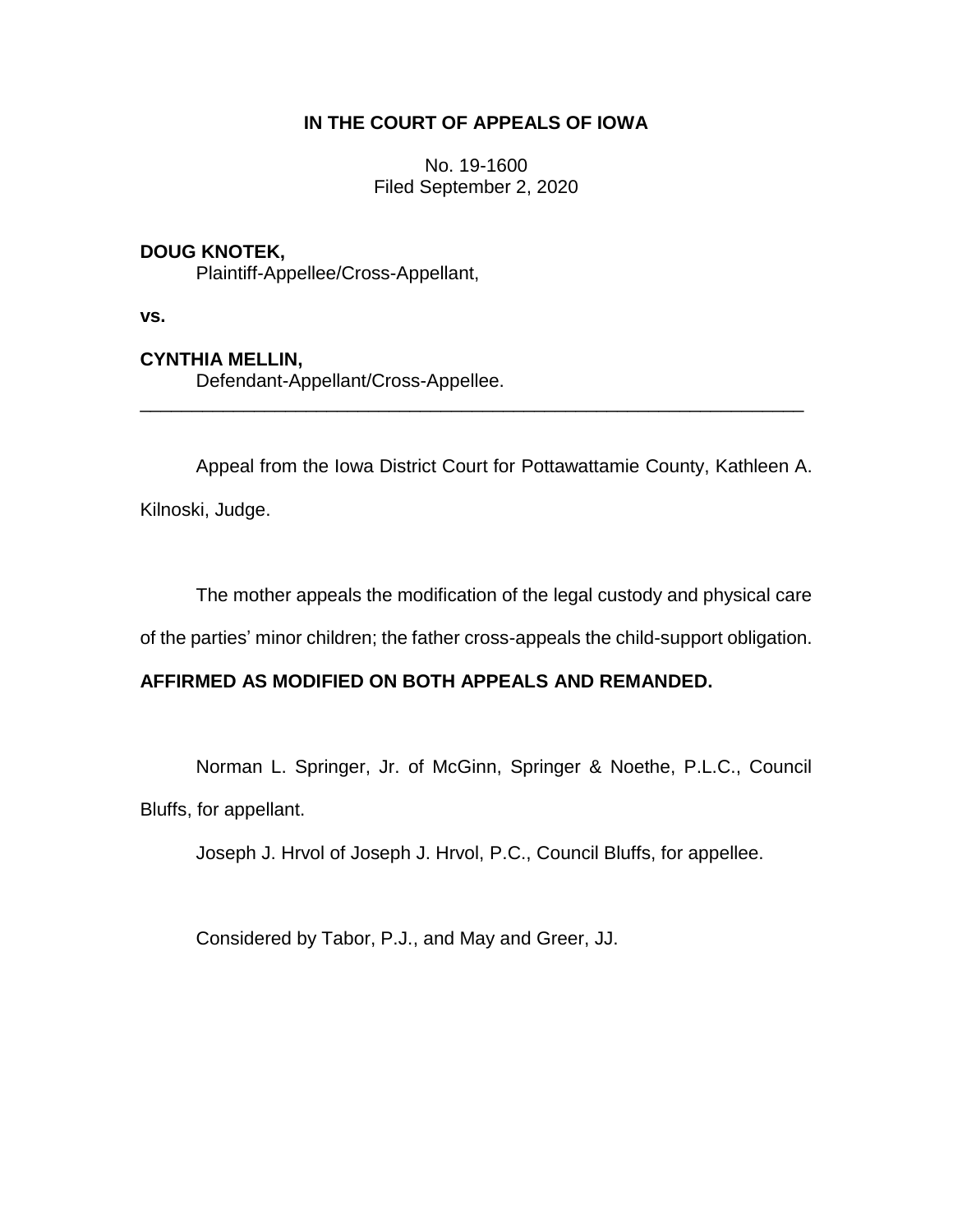#### **GREER, Judge.**

 $\overline{a}$ 

The war has not yet ended in a case that began with combat over the children. Hopefully, for their children's sake, the parents will someday put down their weapons. Here both parties appeal the modification decision of the district court. The mother, Cynthia Mellin, appeals the award of sole custody and physical care to the father of their twins,<sup>1</sup> Doug Knotek. She asserts Doug did not prove he could provide superior care for the children justifying a change in custody and physical care, the district court afforded too much weight to the findings of the child custody evaluator and, alternatively, Doug failed to preserve his appellate request for child support. Doug complains the district court misunderstood his position on waiving the child-support obligation and requests appellate attorney fees.

#### **A. Procedural Background and Facts.**

Procedurally, the current iteration of this case began with Doug's July 2018 application to modify legal custody and physical care of the parties' twin daughters. After a three-day trial, starting in May 2019 and ending on a day in August, the district court determined that Doug proved a substantial change in circumstances since the last modification in November 2017. But in reality, this ongoing sparring arises from frustration involving poor communication and many unfounded child abuse investigations. At the time of the filing of the initial order for child custody, visitation, and support in March 2014, Doug resided in Council Bluffs and Cynthia had moved to Ottumwa. Since then the transfer for visitation occurs in West Des

 $1$  The children were born in 2011. Doug and Cynthia never married, and each had other older children. From their previous marriages, Doug fathered two sons and Cynthia had four children—all older children still resided with their parents.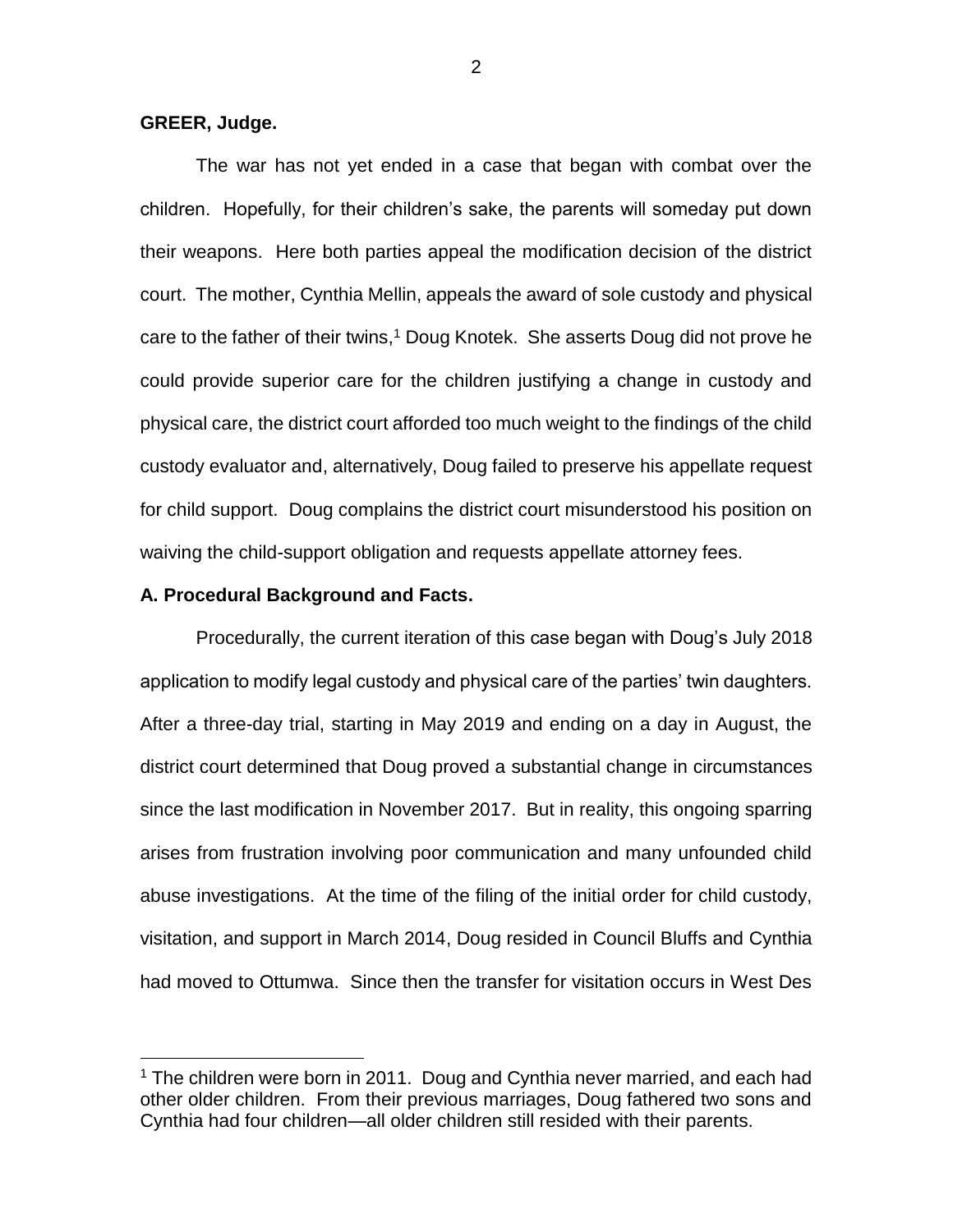Moines. Only Cynthia's mother (Nana) handled the exchanges because Cynthia claimed fear of Doug. At the beginning of their custody arrangement, the twins visited Doug every third weekend, plus fourteen extra days in June and in August, along with the usual holidays.

But four months after the original order, Cynthia applied for a modification of the custodial and visitation provisions, alleging that one of Doug's sons from an earlier marriage had inappropriate contact with one of the twins.<sup>2</sup> The stepbrother was age twelve and the twins were age three. Doug responded by requesting a change in physical care of the children to him and filed for contempt of court. He outlined Cynthia's efforts to deny him contact with the children. Then, Cynthia withdrew her modification request. In the June 2015 trial on Doug's application, the court found Doug failed to establish a substantial change in circumstances, but it expanded his visitation by adding a July week of visitation and clarified issues surrounding other forms of access to the children. The district court also found that Doug proved a prima facie case for contempt against Cynthia, reserved ruling on the contempt for 180 days and required her to pay \$1000 towards Doug's attorney fees. At the end of the 180 days, the court fined Cynthia \$100 for her prior contemptuous behavior, noting that minor issues between the parties were ongoing but the actions supporting contempt—withholding visitation—had ceased.

True to form, the conflict continued. In July 2016, while the twins were at Doug's, another DHS investigation into alleged inappropriate touching by the

 $\overline{a}$ 

3

 $2$  A 2014 Iowa Department of Human Services (DHS) investigation revealed that at the time of the alleged abuse Doug claimed the stepbrother was out of town. The DHS concluded the report of abuse was unfounded.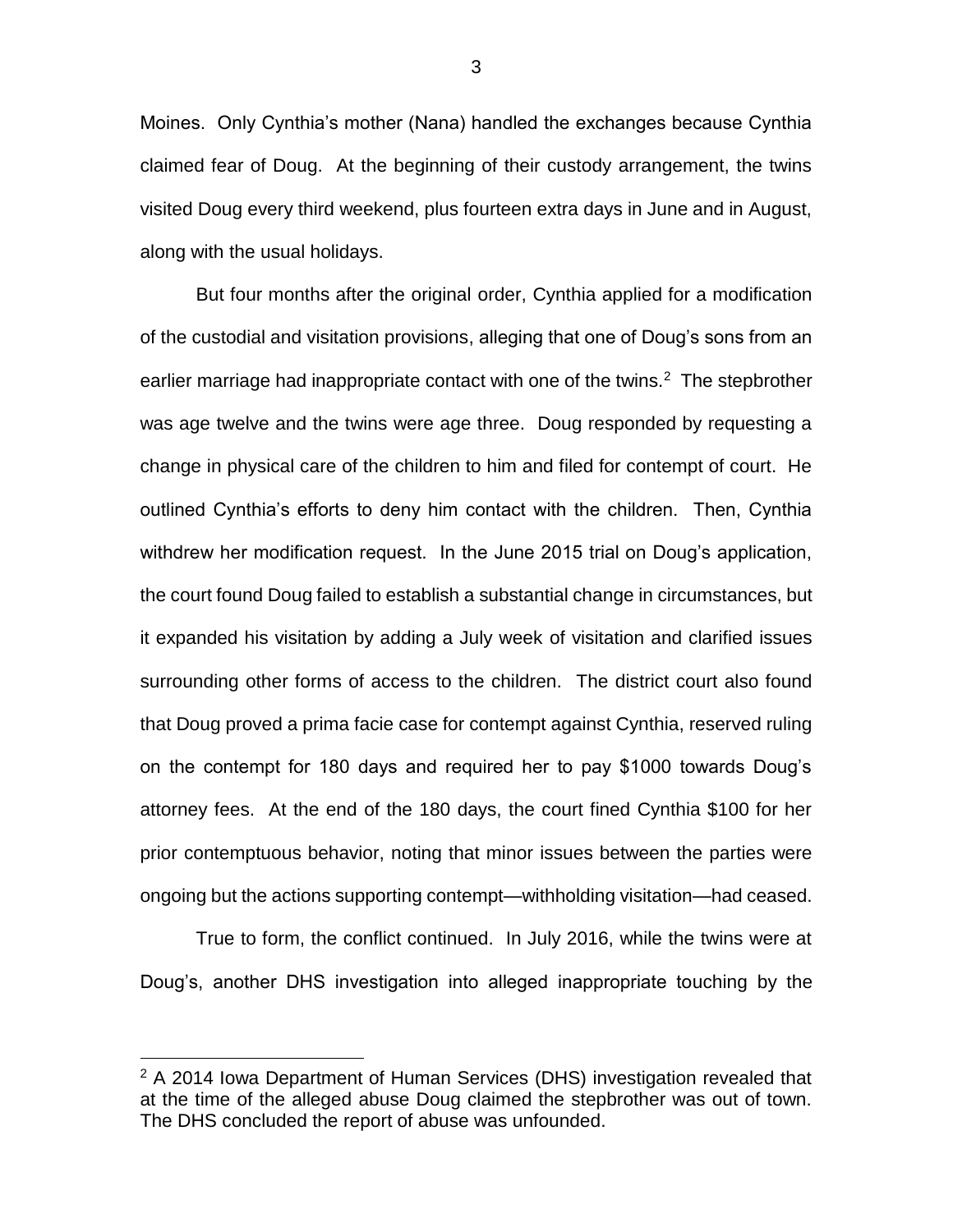stepbrother started. Cynthia applied for immediate return of the children, asserting Doug refused to return the twins and that he took them to a doctor without notice to her. $3$  The court ordered Doug to return the children. But during the 2016 DHS investigation that involved interviews with a doctor and a forensic evaluation at Project Harmony, the twins reported their mother told them to lie about the allegations surrounding their dad and the stepbrother. Again, the DHS report was unfounded. During this same investigation, the twins reported that Cynthia "hit them on their privates," lies all of the time, and tells them to lie about their father. Doug told the investigator he was concerned about the twins' safety because their mother was the type of person who would "drive off a bridge and drown her children." These allegations were also unfounded.

At the end of this same year, Cynthia moved to suspend the parenting time of Doug because of allegations of inappropriate contact and abuse between one of the twins and the stepbrother. Asserting that the children were "hysterical" before a visit to Doug's home and that Doug was telling them to lie, Cynthia also added physical abuse by Doug's son to the allegations. DHS again investigated the list of concerns. None were confirmed after the investigation. The court denied Cynthia's request to suspend Doug's parenting time. There was also an allegation of physical abuse and injury to the ear of one of the twins by the stepmother. The injury had occurred a year earlier and that report was also unfounded.<sup>4</sup> In May

<sup>&</sup>lt;sup>3</sup> Doug alerted the doctor about the abuse allegations. The doctor interviewed the children alone— although Doug was present at the clinic—and noted in the report her suspicion that mom was "coaching" the twins. The twins reported no abuse at this visit that Doug initiated.

<sup>&</sup>lt;sup>4</sup> The medical report describing the ear treatment referenced both ears and did not discuss any injury caused by any person.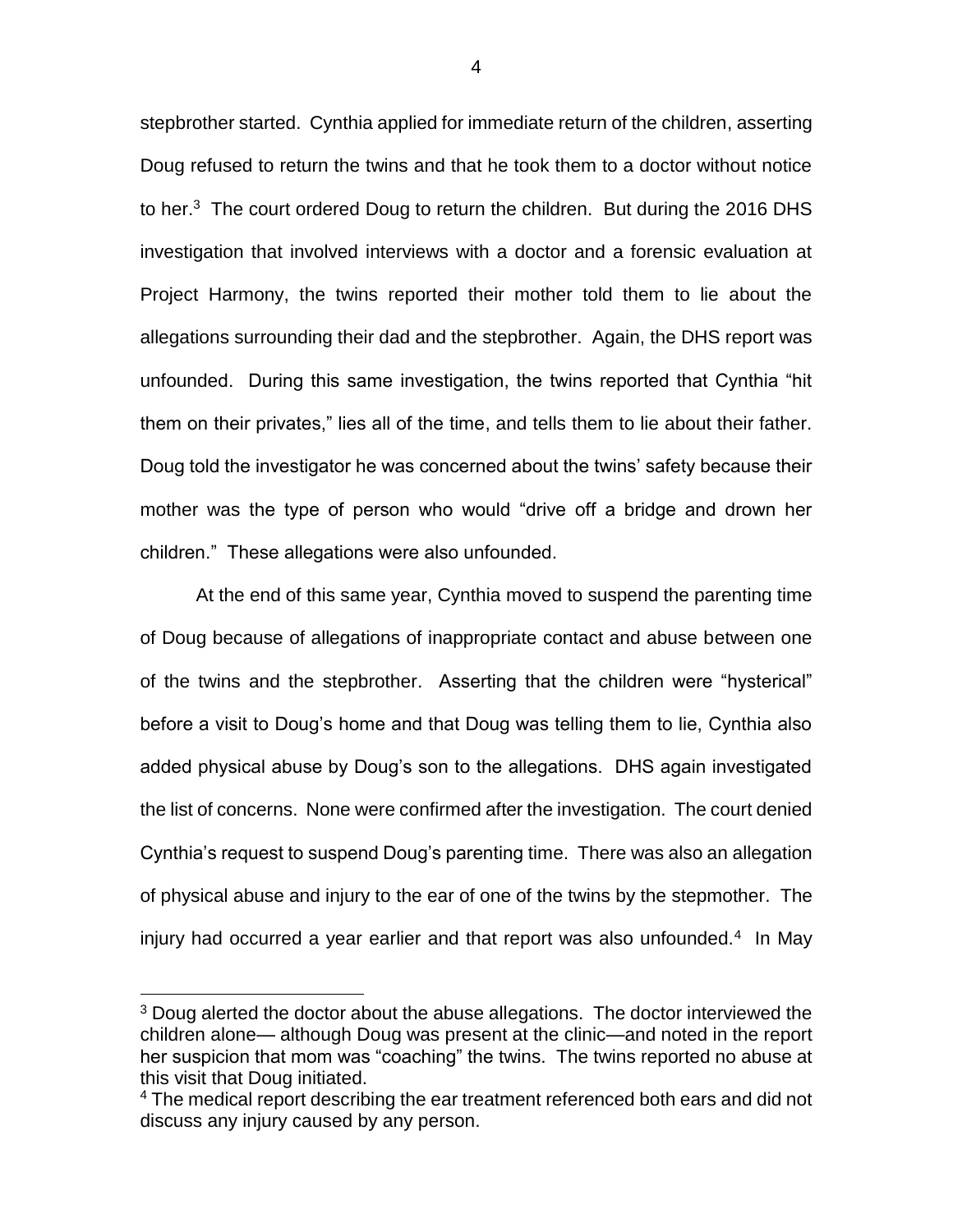2017, another investigation started after a report of sexual abuse by the stepbrother against one of the twins. Counseling by the parents was recommended but never accomplished.

In these various filings, both parents accused each other of coaching the children. Many interviews with the twins revealed inconsistencies and denials. Investigators from various agencies from various locations interviewed, observed, and concluded that abuse could not be confirmed—making all allegations unfounded.<sup>5</sup> Then, with some quiet before the next storm, in November 2017, the parties entered into a Stipulated Order of Modification increasing Doug's Facetime contact with the twins.

That calm ended after February 2018, when another claim of sexual abuse by the stepbrother was investigated by DHS. This investigation closed quickly when the children denied any abuse. In April 2018 yet another allegation of abuse by the stepbrother was made. The twins also alleged that they were pushed down the stairs by Doug, the stepbrothers, and stepmother. None of the physical injuries were confirmed and, while the children discussed a sexual encounter with the stepbrother, the allegations were unfounded. During this investigation Doug alleged that the children were not even living with Cynthia but with their grandmother. Doug asserted that the Nana and Cynthia coached the children and, to protect his son, he had placed a video camera near the girls' bedroom door to prove no one had entered the room in the evening. Oddly, some physical symptoms referenced in Cynthia's allegations of abuse appeared to be the result

 $\overline{a}$ 

5

<sup>&</sup>lt;sup>5</sup> From 2014 forward, Doug relates a history of thirteen or more reported allegations of abuse, all were unfounded.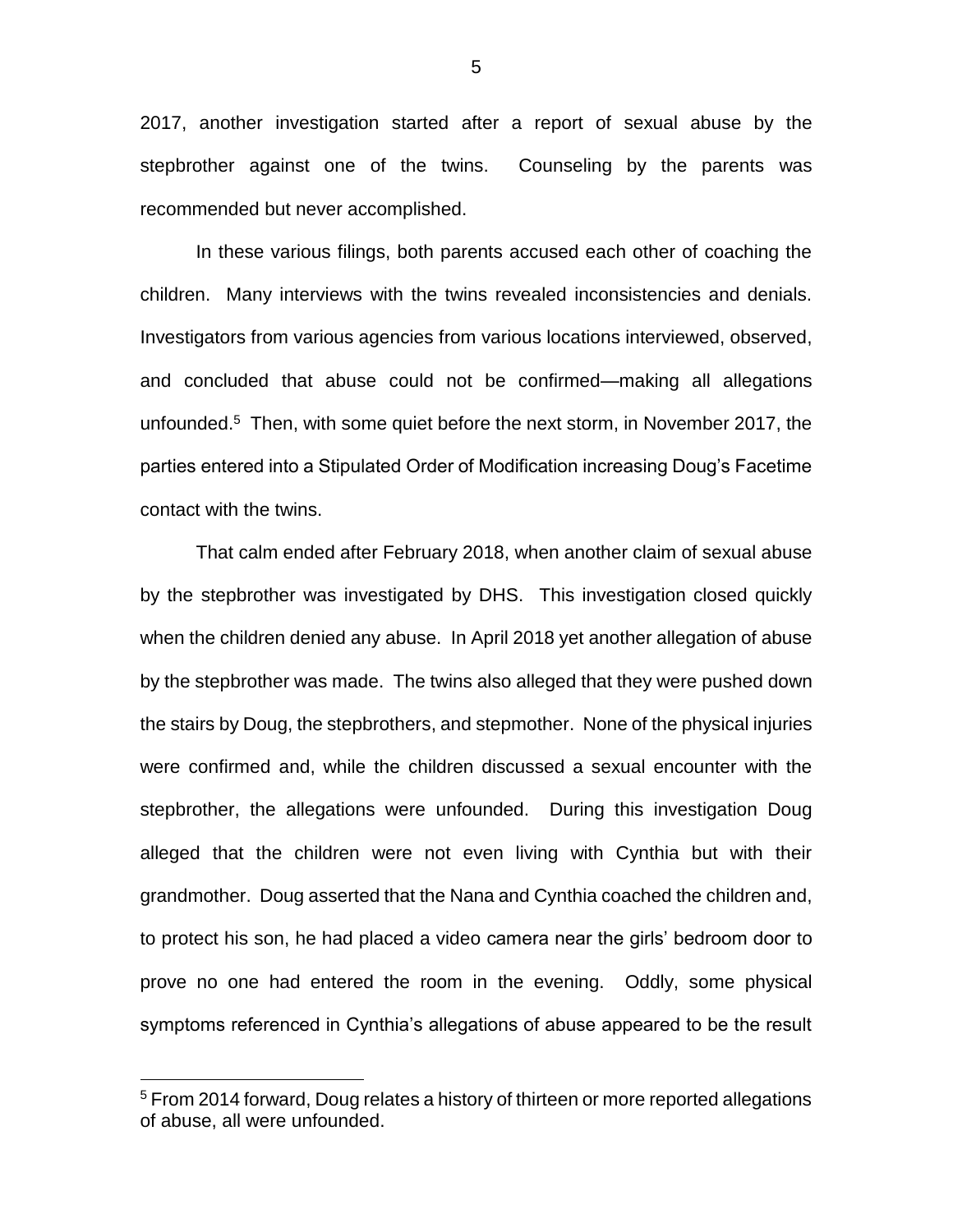of treatments she provided the twins. This report was also unfounded. Yet another report surfaced at the end of May 2018. Then in June 2018, Doug requested an immediate return of the children after being denied both his Father's Day weekend and his three-week summer visitation. Cynthia raised, yet again, allegations about Doug's son and one of the twins. DHS commenced an investigation. The district court ordered the return of the children to the father but restricted contact between the stepbrother and the twins pending the investigation. To rebut the allegations, Doug produced surveillance footage of the area outside the twins' bedroom to prove no one entered their room during the weekend evenings when the alleged abuse occurred by the stepbrother and asserted that for most of the weekend he and the twins attended an out-of-town wedding. That report was unfounded.

During all the years of allegations, these parents placed their hatred of each other over and above the emotional health of the twins. The children's therapist of two years diagnosed the children as having an adjustment disorder based on the stress experienced between the parents' homes. Cynthia refused all contact with Doug, alleging he had been abusive to her. The parents only communicated by email correspondence. As the years continued, they exchanged moronic emails about details that typically are easily managed. Cynthia demanded Doug not call the twins on her phone but get a phone for the children to use. Doug, angry about Cynthia's nicknames for the children that had been used for eight years by friends, family and the school, alerted Cynthia he refused to use those names. $6$  Cynthia

 $\overline{a}$ 

6

<sup>&</sup>lt;sup>6</sup> In the depositions of these eight-year-old twins, when asked what name they preferred, they offered the shorter nicknames.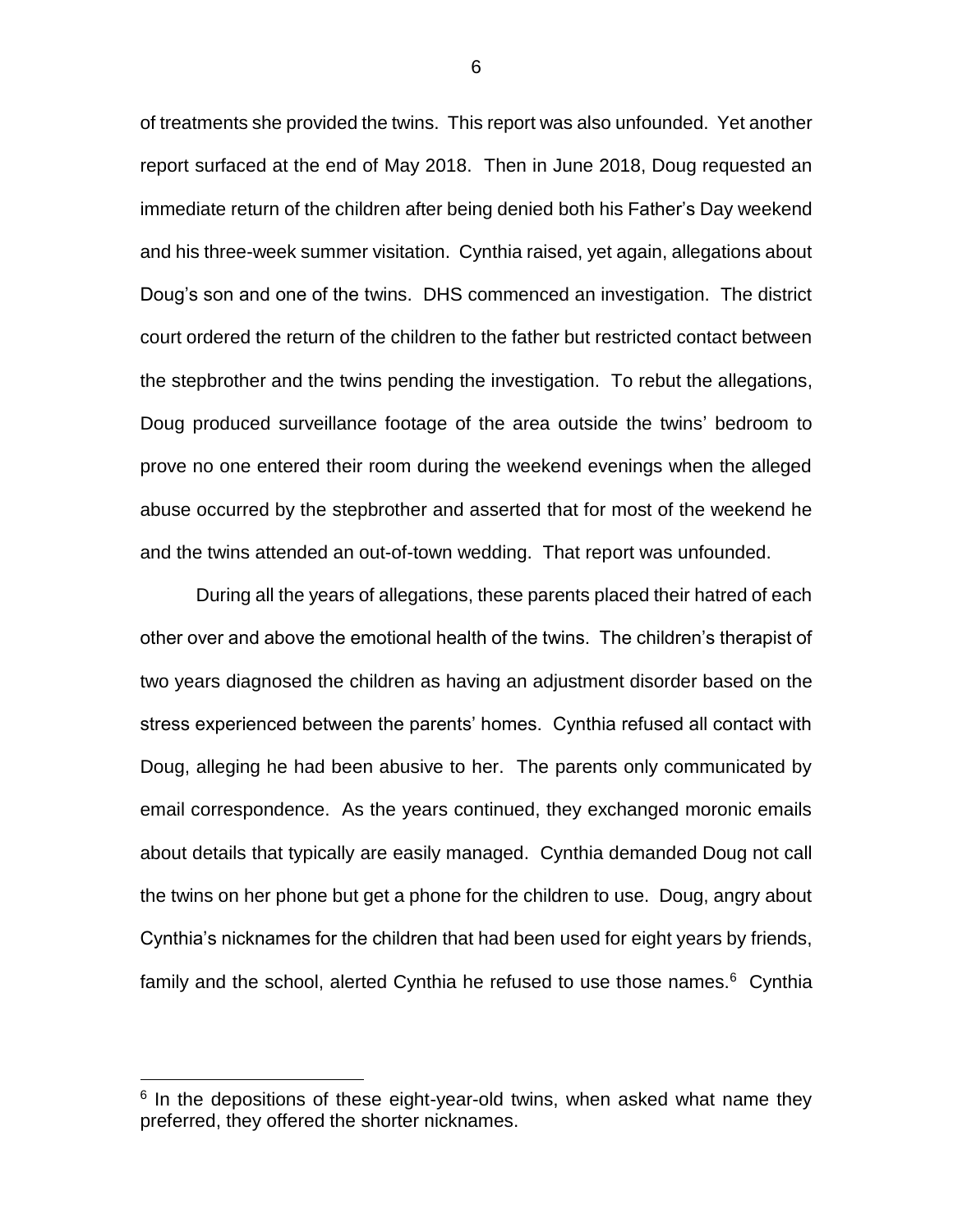made the twins stay at Nana's home after visitations with Doug because she claimed it was too hard for her to hear the twins' reports of abuse.

With yet another investigation pending,<sup>7</sup> in July 2018 Doug filed to modify custody or physical care of the twins asserting these changed circumstances involving Cynthia's behavior: (1) she made many false claims of abuse, (2) she acted to frustrate Doug's relationship with the twins, (3) she wrongfully denied his visitation, and (4) she neglected the emotional and psychological needs of the children. Cynthia countered by agreeing there were changed circumstances but she requested sole custody of the children with no contact between her and Doug except through a third party. She also requested several changes to Doug's access to the twins, including requesting supervised visitation with a mental-health professional. Given these issues, the district court appointed a child custody investigator. During the proceedings, the child custody investigator authored reports to the court.<sup>8</sup>

After the May trial days but before the trial ended in August, with the recommendation of the investigator, the district court removed the twins on a temporary emergency basis to Doug's home. The district court also required the parents to attend counseling to address their communication dysfunction.<sup>9</sup> And

 $7$  Other allegations of abuse followed throughout this proceeding—in October 2018, January 2019, and April 2019—but all were unfounded.

<sup>&</sup>lt;sup>8</sup> The first report was filed May 6, 2019, and after interviewing additional witnesses, an addendum report was filed May 15, 2019. Because the district court required a psychological examination of Cynthia, the trial suspended for several months and the child custody investigator authored yet another addendum report addressing the twin's status between June and August 2019.

<sup>&</sup>lt;sup>9</sup> Cynthia arranged counseling with a Des Moines counselor, but after two meetings the counselor declined to participate and noted that Doug had an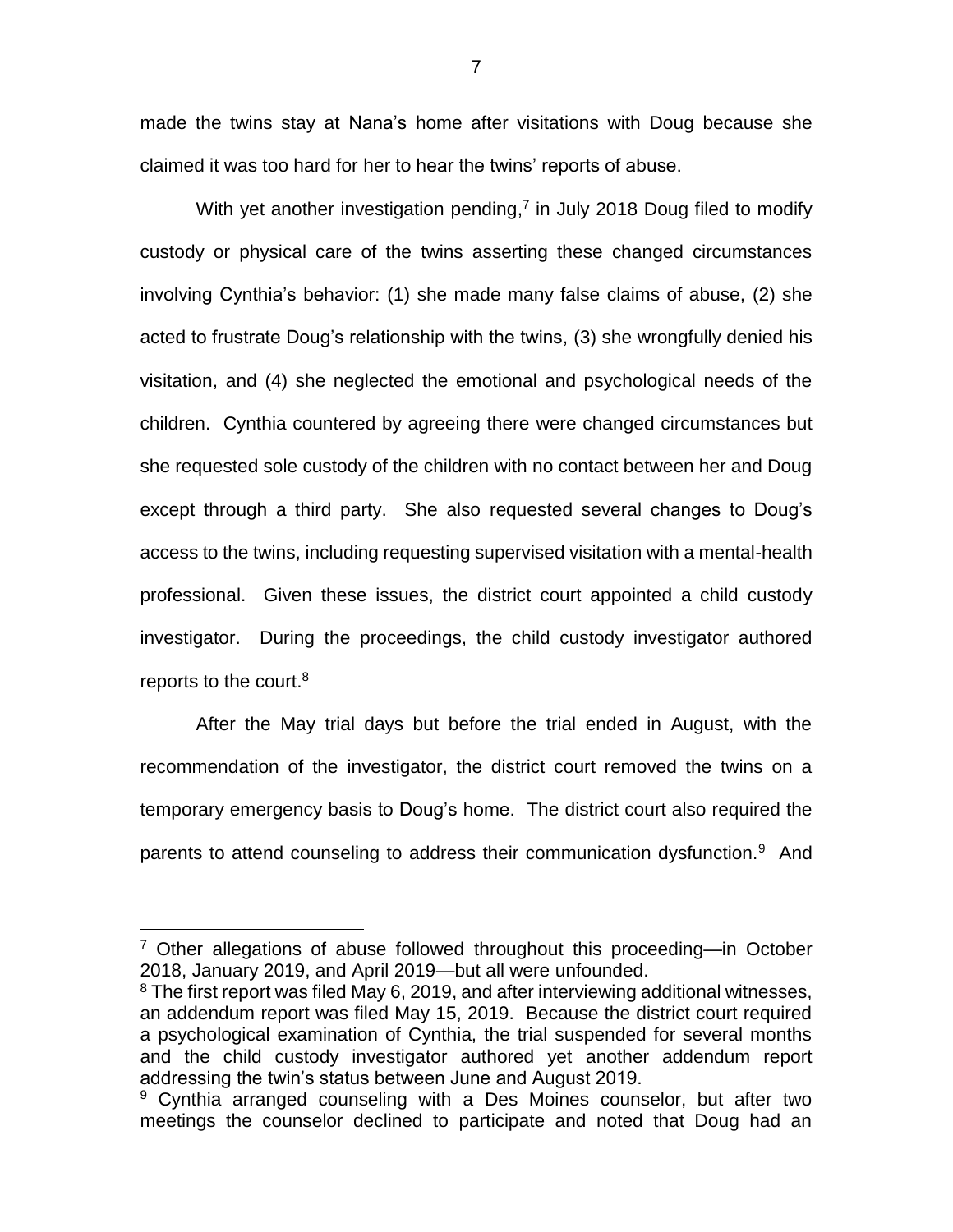the court mandated that Cynthia obtain a psychological evaluation. After the evaluator concluded that Cynthia was well adjusted, had no psychological disturbance, but suffered from situational adjustment disorder with depressed mood, the trial testimony concluded in August.

Following the detailed investigation of the child custody investigator, the district court awarded Doug sole legal custody and physical care. The district court limited Cynthia's visitation to one weekend per month, two summer weeks of visitation, the normal holiday visitation, video chat time twice each week, and any other time agreed upon by the parents.

We now address the issues on appeal.

#### **B. Analysis.**

 $\overline{a}$ 

We review the district court's ruling on an application to modify de novo. *In re Marriage of Hoffman*, 867 N.W.2d 26, 32 (Iowa 2015). The best interests of the children is the "controlling consideration." *Id.* (citation omitted). "Even though our review is de novo, we give weight to trial court findings of fact, especially when considering credibility of witnesses. As difficult as it is to assess credibility of live testimony, it is more difficult to assess credibility from a cold transcript." *In re Marriage of Woodward*, 228 N.W.2d 74, 75 (Iowa 1975) (quoting *Zaerr v. Zaerr,* 222 N.W.2d 476, 477 (Iowa 1974)).

alternative plan. Doug failed to follow though by getting the appointments scheduled. The parents never completed the court-ordered counseling.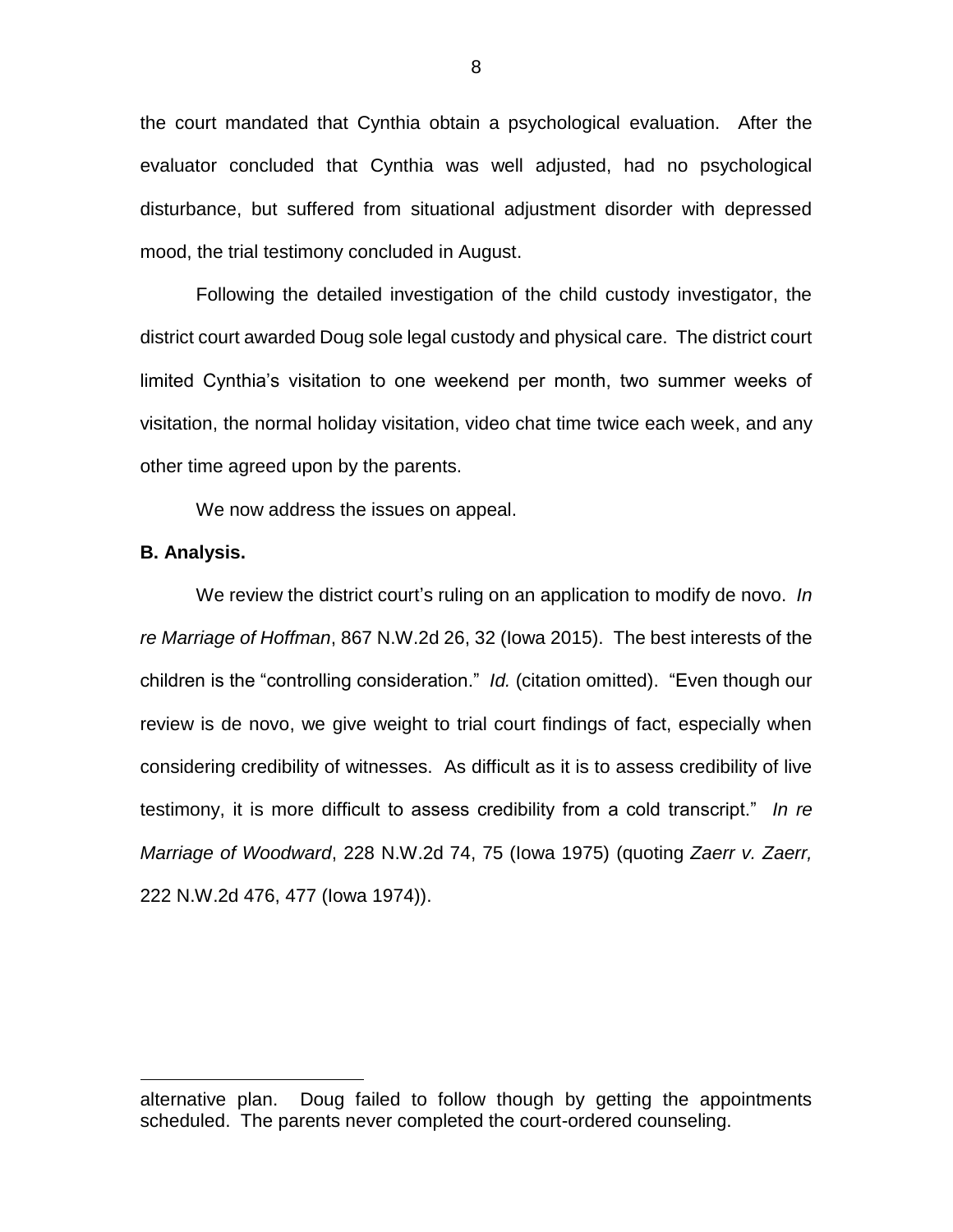*1. Was it appropriate to change custody and if so, is the award of sole custody to Doug warranted?*

To begin, Cynthia disputes the district court decision in several areas. Both sides had argued changed circumstances warranted a change in the existing custody arrangement. Cynthia argues an award of sole legal custody to Doug is inappropriate and abandons her own request for sole legal custody. On appeal, Cynthia now argues a return to the status quo of joint custody with physical care to her. She emphasizes that Doug cannot minister to the children's needs more effectively than she, that it is not in the best interests of the twins to modify physical care to Doug, and, finally, that the district court relied too heavily on the child custody investigator's report.

To change the custodial provision of a custody order, the applying party must establish by a preponderance of the evidence that conditions since the last order have so materially and substantially changed that the children's best interests make it expedient to grant the requested change. *In re Marriage of Frederici,* 338 N.W.2d 156, 158 (Iowa 1983); *see Montgomery v. Wells*, 708 N.W.2d 704, 707 (Iowa Ct. App. 2005) ("[S]ection 600B.40 grants the district court authority to determine matters of custody and visitation [with unmarried parents] as it would under Iowa Code section 598.41 [for once-married parents]."); *see also Braunschweig v. Fahrenkrog*, 773 N.W.2d 888, 891 n.3 (Iowa 2009). The parties modified the initial order in 2015—the court added a summer week of visitation and in 2017—added additional Facetime contact by agreement. Even before 2017, the parties communicated only through email with accusatory and unbending positions and several child abuse allegations were lodged against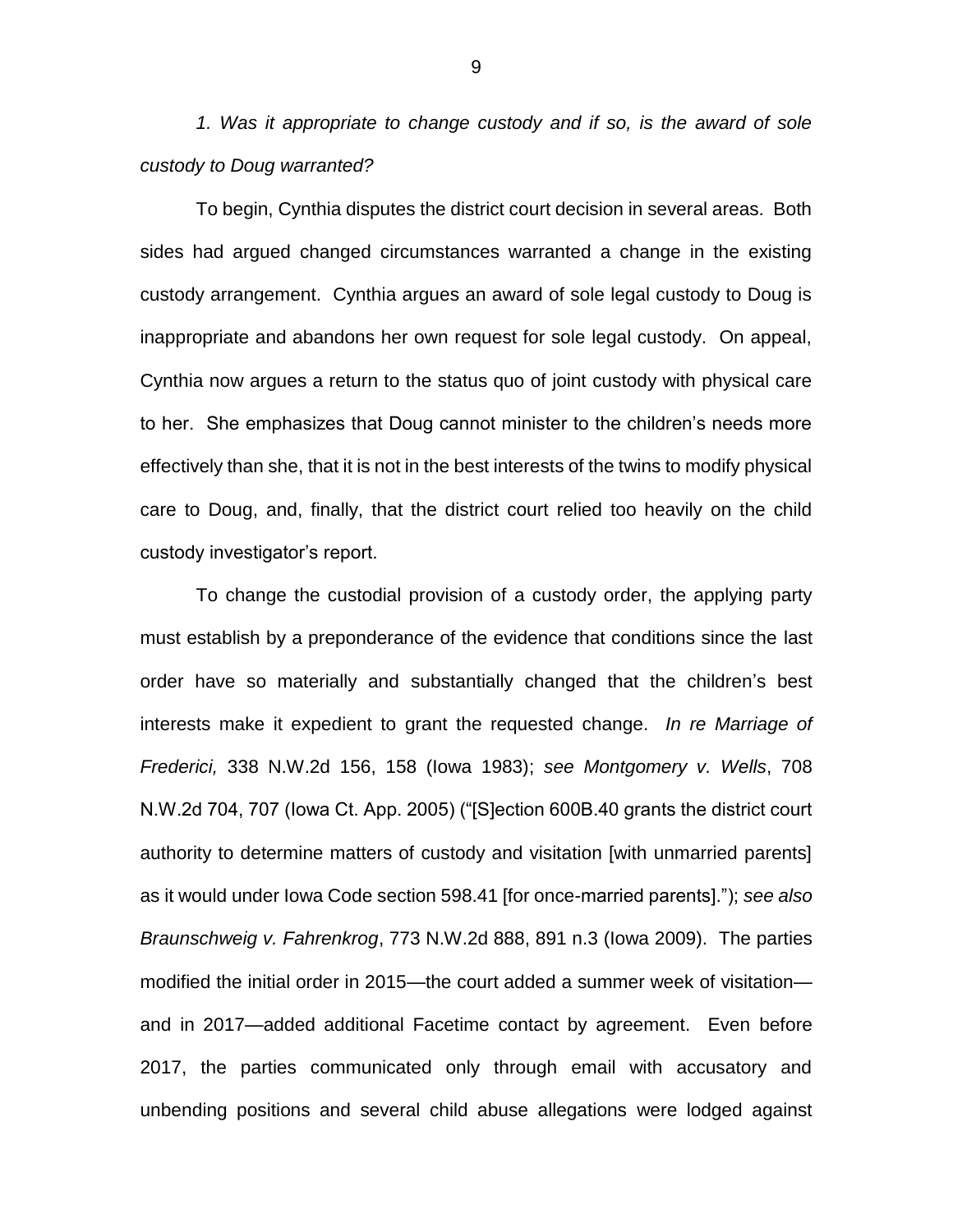Doug's son. But the district court found Doug met his burden to show changed circumstances in 2019. The district court rationale for its substantial change in

circumstance finding was:

The court at the time of the initial decree and subsequent modifications could not have foreseen the multiple unsubstantiated reports alleging that Doug, his [older child] and his former wife sexually and physically abused the children. The allegations have not abated and have never been confirmed, despite the children's years of counseling and despite their ability to communicate much better at the time of trial than when the initial report was made when they were three years old.

Without question, everyone agreed the both parents' acrimony created tension for

these young children. Describing the central conflict, the court offered:

The court is firmly convinced that the children think their mother wants them to report that [stepbrother] and Doug have physically and sexually abused them. The court is firmly convinced that the children think their father wants them to report that [stepbrother] and Doug have never been inappropriate.

The twins' therapist of two years contended that the twins' behavioral issues result from the conflict about co-parenting and stress between both homes. Continued acrimony, over and beyond the general tension found in custody matters, can serve as a basis to modify custody. Tension between the parents is a factor in determining if a custody modification is appropriate. *In re Marriage of Stanley*, 411 N.W.2d 698, 701 (Iowa Ct. App.1987) (citing *In re Marriage of Krebsbach*, 395 N.W.2d 189, 191 (Iowa Ct. App.1986)). We agree that Doug met the burden to show a substantial change in circumstances.

But there is another hurdle to clear before custody is modified. Doug must show a superior ability to minister to the twins' care over Cynthia's ability. *See Frederici,* 338 N.W.2d at 158. "The party seeking to modify a [custody order] thus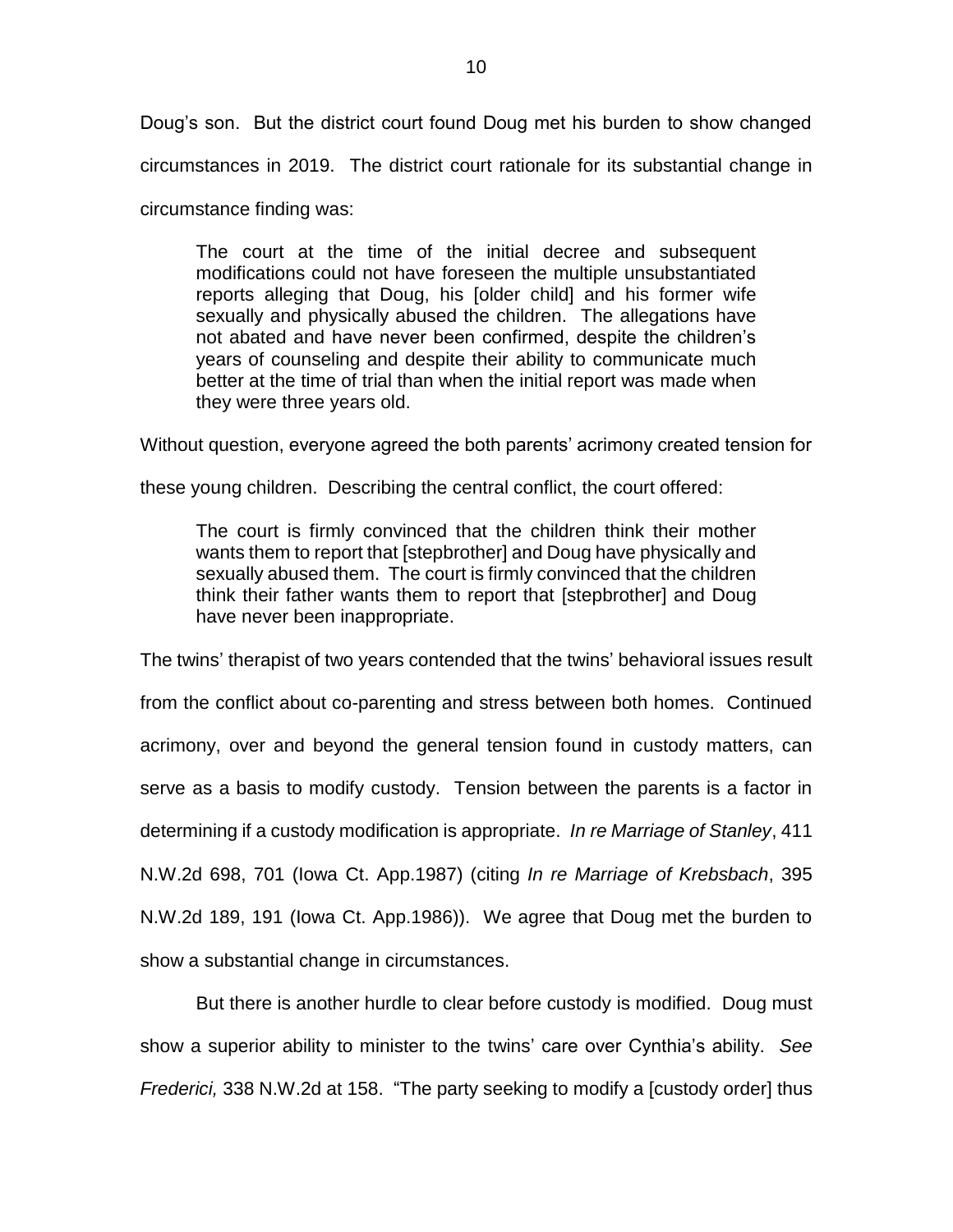faces a heavy burden, because once custody of [children] has been fixed, 'it should be disturbed only for the most cogent reasons.'" *In re Marriage of Harris*, 877 N.W.2d 434, 440 (Iowa 2016) (quoting *Frederici*, 338 N.W.2d at 158). "In determining which parent serves the child[ren]'s best interests, the objective is to place the child[ren] in an environment most likely to bring the[m] to healthy physical, mental, and social maturity." *In re Marriage of Courtade*, 560 N.W.2d 36, 38 (Iowa Ct. App. 1996).

Here we have the benefit of a child custody investigation, hundreds of pages of exhibits, testimony from many witnesses. But on a key concern of the case the district court noted "[w]e may never know the truth about whether there was ever an inappropriate touch by [the stepbrother]." Then the reasons discussed by the district court for changing Cynthia's physical care status were:

"[t]he court acknowledges that many of the allegations of abuse were reported by people other than Cynthia. However, Cynthia's admitted unwillingness to hear the children's reports of abuse first-hand, her refusal to read DHS and law enforcement investigations because it was too hard for her, and her blindness to helping the children to protect themselves from abuse mean she is not fit to be their sole legal and physical care parent."

The "catch-22"<sup>10</sup> is apparent. As part of its rationale for change in custody, the court faulted Cynthia for her role in the reporting of abuse yet condemned for her inaction. This discussion complicated our review of the case.

With no direct confirmation of abuse, the district court returned to problems

with the "multiple unsubstantiated reports" of both sexual and physical abuse that

"have not abated" as the reason for the change in circumstances proved by Doug.

<sup>10</sup> The paradoxical rule in the novel *Catch-22* by Joseph Heller for which the only solution to a problem is denied by a circumstance inherent in the problem.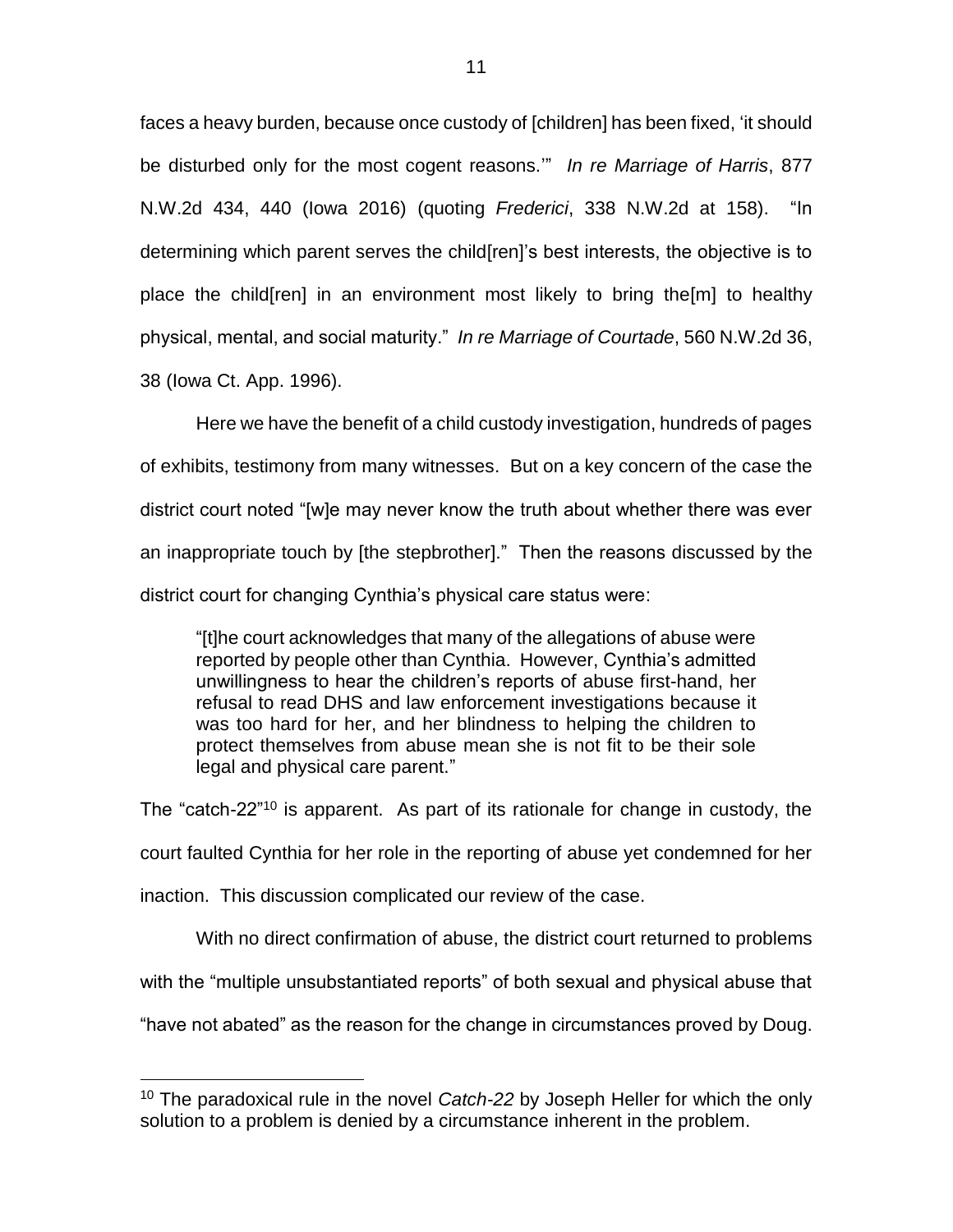The district court confirmed that Doug was not the abuser and that he made certain the stepson had limited contact with the twins. And many times the twins retracted their reports, suggesting that their mother and grandmother coached them to lie about their father and stepbrother or just that the abuse never happened.<sup>11</sup> In our de novo review, we also combed through the detailed exhibits offered as evidence to arrive at a decision as to which parent can more effectively minister to the twins' needs.

Despite the accountability of each party for the conflict, the court found that further counseling between the parents would not solve their rift even though they attended only two appointments. Given the serious acrimony and the continuous stress of investigations over five years of the twins' lives, the district court ordered that Doug should have sole legal custody and physical care to monitor the health

 $11$  Finding the truth here is gut-wrenching. As noted, many times the one or both of the twins reported stories that seem inconsistent, contained words that were not age appropriate, and suggested the reported behaviors were made up. Yet some retractions about the abuse occurred close to visitations with Doug. Once, after a report of abuse, DHS interviewed the children in Doug's home, which may have not yielded an accurate account. One twin reported a worry that her dad would get mad if the investigator disclosed what was said. Another time, the twin expressed fear if told about the report that Doug would hurt the cat and that they had seen the stepbrother kill the guinea pig. The DHS investigator also allowed Doug to interview the twins about the abuse without letting the children know the investigator was listening but did not use that same investigation format with Cynthia and the twins to hear what they might say to her. The twins' therapist advised DHS she believed the allegations and the DHS interview techniques would not promote disclosure. This same therapist observed the twins "shaking" as they discussed their father in therapy after visits. While there are no founded reports by DHS, the school principal, who had a three-year relationship with the twins, testified she believed the child's description of abuse. And, interestingly, while being deposed for this case, both twins denied that the mother had ever told her to tell people that the stepbrother "did something" to the other twin. When asked in the deposition where the twin wanted to live, she said, "I want to keep it the same."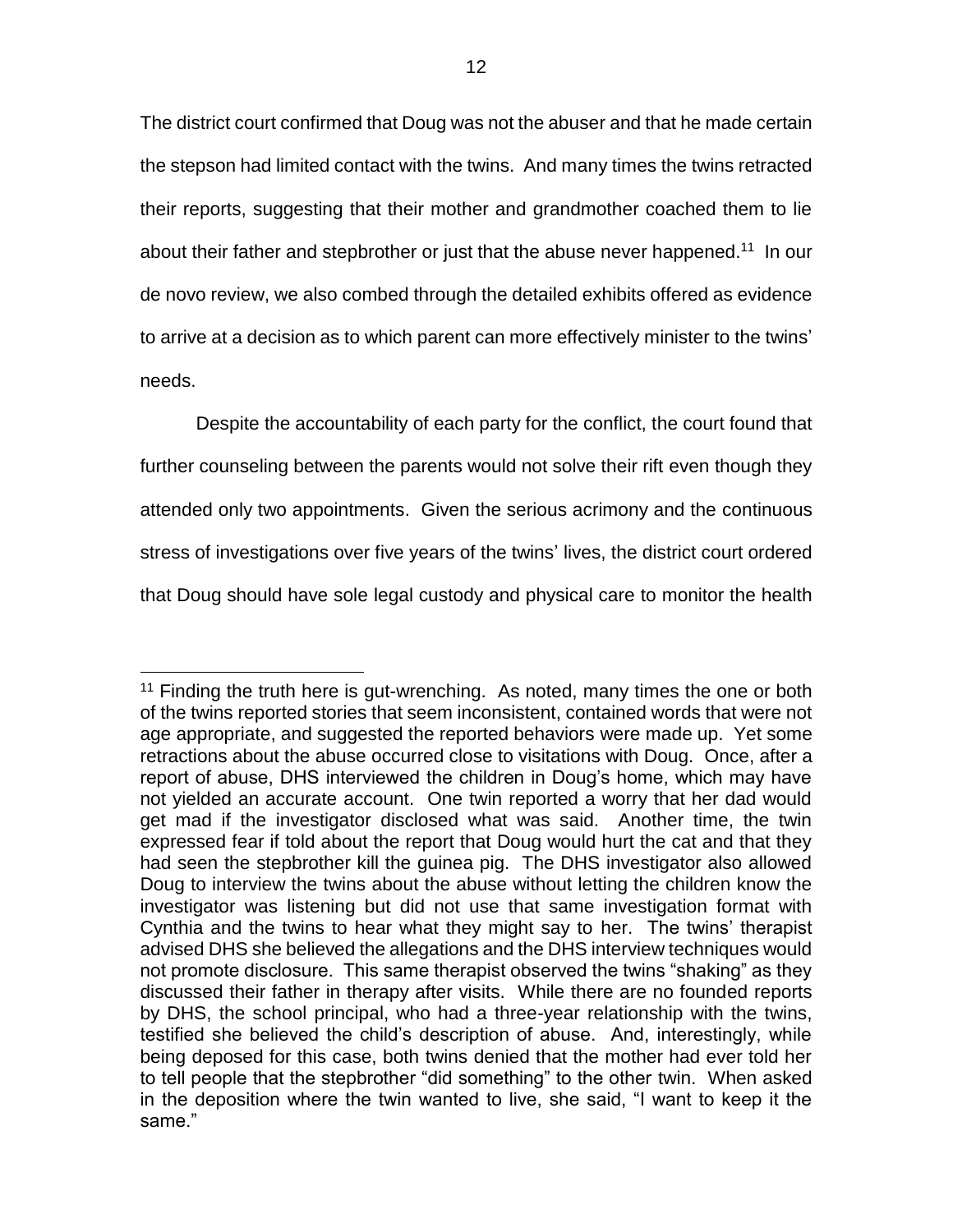and welfare of the twins. On his side of the parent ledger, the court cited his devotion to the children and their lack of anxiety around him supporting his bond with the twins. Witnesses reported the twins appeared excited and comfortable being with Doug. We learned the twins enjoyed the visitation activities at Doug's home. Yet the district court determined that Doug was not a perfect parent either.<sup>12</sup> And hints of Doug's "my way or the highway" mindset in the parents' email exchanges, the use of the children's formal names, and his abrupt and demanding expectations with both Cynthia and DHS give us pause. Along that same line, we know little about Doug's parenting skills with the children in his home other than Doug has not had success meeting the educational and medical needs of his older child.

On the flip-side, all of Cynthia's witnesses described her as a wonderful mother with a strong bond with these twins and her other children. To her credit, the four older children were doing exceptionally well under her care. She encouraged extracurricular activities for the twins, and everyone reported they did well educationally. The twins' therapist noted they were well-balanced as they transferred care at the end of 2018. And Cynthia had "riding time"<sup>13</sup> as the physical

<sup>&</sup>lt;sup>12</sup> In Doug's sole care provider role over the short time frame between trial dates, he was unable to have the twins complete their Ottumwa school homework by year-end and he refused to allow the twins to participate in the final national dance competition they started in Ottumwa because the twins' "safety" was his primary concern. He denied a request by Cynthia to adjust her visitation so she could retrieve the twins in Council Bluffs on her way to Colorado to visit the oldest halfsibling at an honor's camp, saying, "[w]e need to stick with the court ordered visitation schedule for now."

 $13$  "Riding time" is a time advantage in wrestling resulting in extra points for the wrestler in control.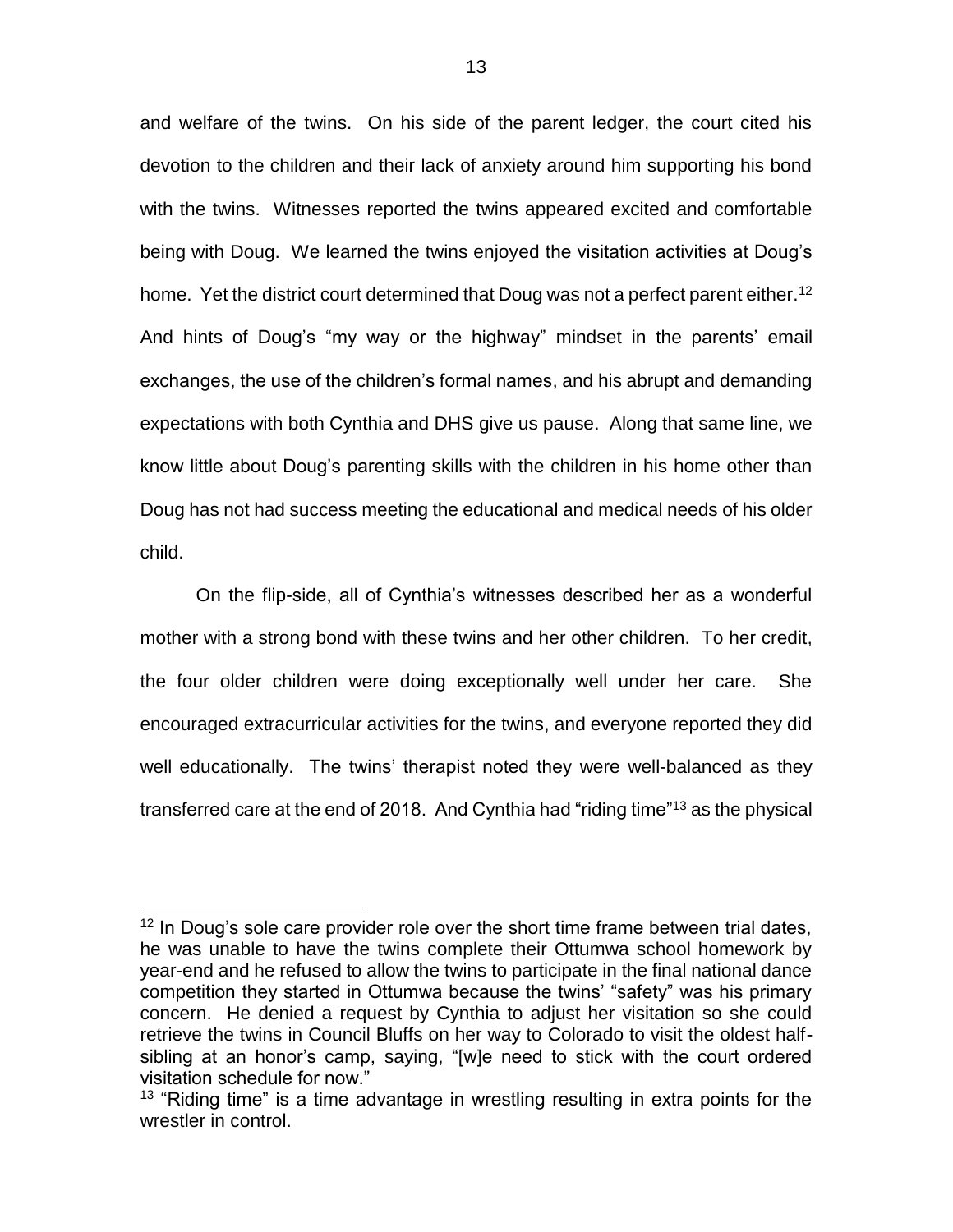care provider over the past eight years. During a 2018 abuse investigation with one twin through the University of Iowa, the doctor related:<sup>14</sup>

I asked her which home she liked best, she identified her mom's house. At her father's house, the most favorite person is her twin . . . . She stated she played with [her twin] at her father's house since nobody else played with them there. At her mother's house on the other hand, she didn't have a favorite person since she liked them all. However, at some point, she stated her mother was her most favorite person.

During this same time frame, in a DHS interview, one twin reported that both parents want the twins to live with them, yet when at the father's house, she "misses her momma and that makes her sad . . . but she knows she will go back to her momma's house." In one of the investigative interviews, the young twins offered their preference for interacting with their mom and her older children. We presume that siblings should not be separated. *See In re Marriage of Pundt*, 547 N.W.2d 243, 245 (Iowa Ct. App. 1996). Keeping the half-siblings together weighs in Cynthia's favor. *See In re Marriage of Quirk-Edwards*, 509 N.W.2d 476, 480 (Iowa 1993) (noting that siblings, including half-siblings, should be separated only for the most compelling reasons). But there are half-siblings at Doug's house to consider as well. And there is support in the record that the twins had positive feelings about their half-brothers.

But even the twins' therapist noted that something had to be done to relieve the twins' stress. So, since both parents contribute to the acrimony, the critical

<sup>&</sup>lt;sup>14</sup> The doctor also noted that the twin may get "great attention and feel for me" after reporting abuse, but "no affirmation of non-sexual events at dad's." Yet the University of Iowa doctor found the twin to be credible for the most part. Other DHS notes suggest both parents feed into the children's needs for attention and approval.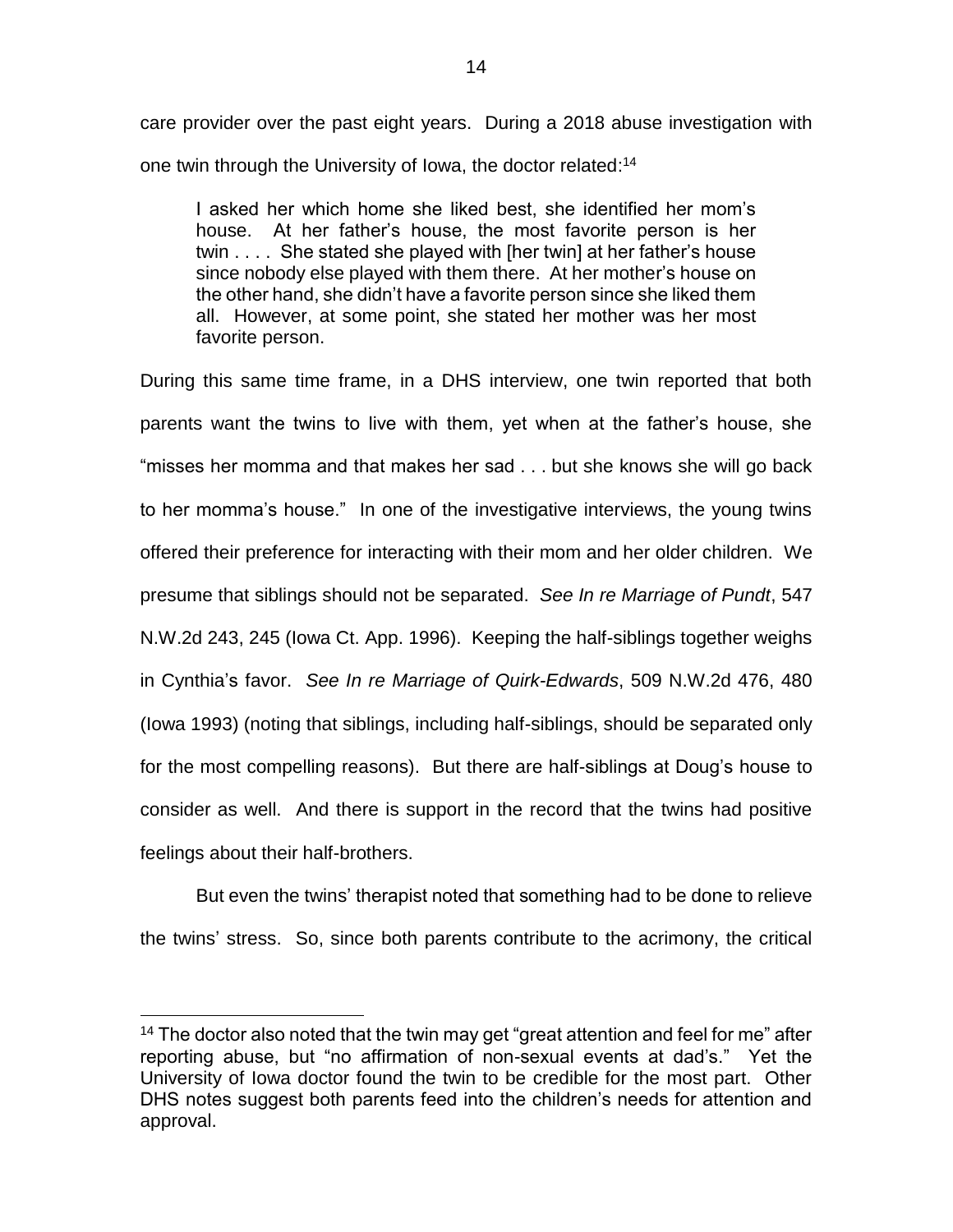question is whether Cynthia manipulated the twins to report abuse to interfere with the relationship between them and Doug. And can Doug minister more effectively to the health and well-being of these children? We believe the answer to both questions is yes. While witnesses for Cynthia relate that she and the father of her older children co-parent without stress and those children are healthy and happy, Cynthia cannot even be in the same room as Doug. The investigators were less supportive of Cynthia's parental skills. For example, the child custody investigator testified:

Cynthia has either purposely or not purposely manipulated certain circumstances and continuing to subject these kids to all of these forensic interviews, and rape kits, and asking for the—wanting the school to put cream on their privates when they don't need to. I mean, I don't believe that the kids should be subjected to this stuff any longer. I think that they have been through enough with—it's common hand for them to talk to investigators. I don't think that that's healthy for a small child to think it's normal to be going in for forensic interviews and for physical examinations of their private parts.

Under the description about Doug, the custody investigator commented that the twins seemed happy at Doug's home. She interviewed their stepbrother and found him credible with no issues. Interviews included the various DHS workers, a law enforcement investigator, and the children's long-term counselor. All reported the children told them either their mother or their Nana told them to lie about their dad and half-brother. Likewise, it also made no sense that Cynthia read none of the investigation reports, would not attend any of the forensic interviews of the children (especially when Doug was going), and often would not have the children in her home when these allegations arose. That behavior could reveal she did not believe that the reports were real. And according to Doug, his son was not in the home when some of the allegations occurred. Doug also suggested to the twins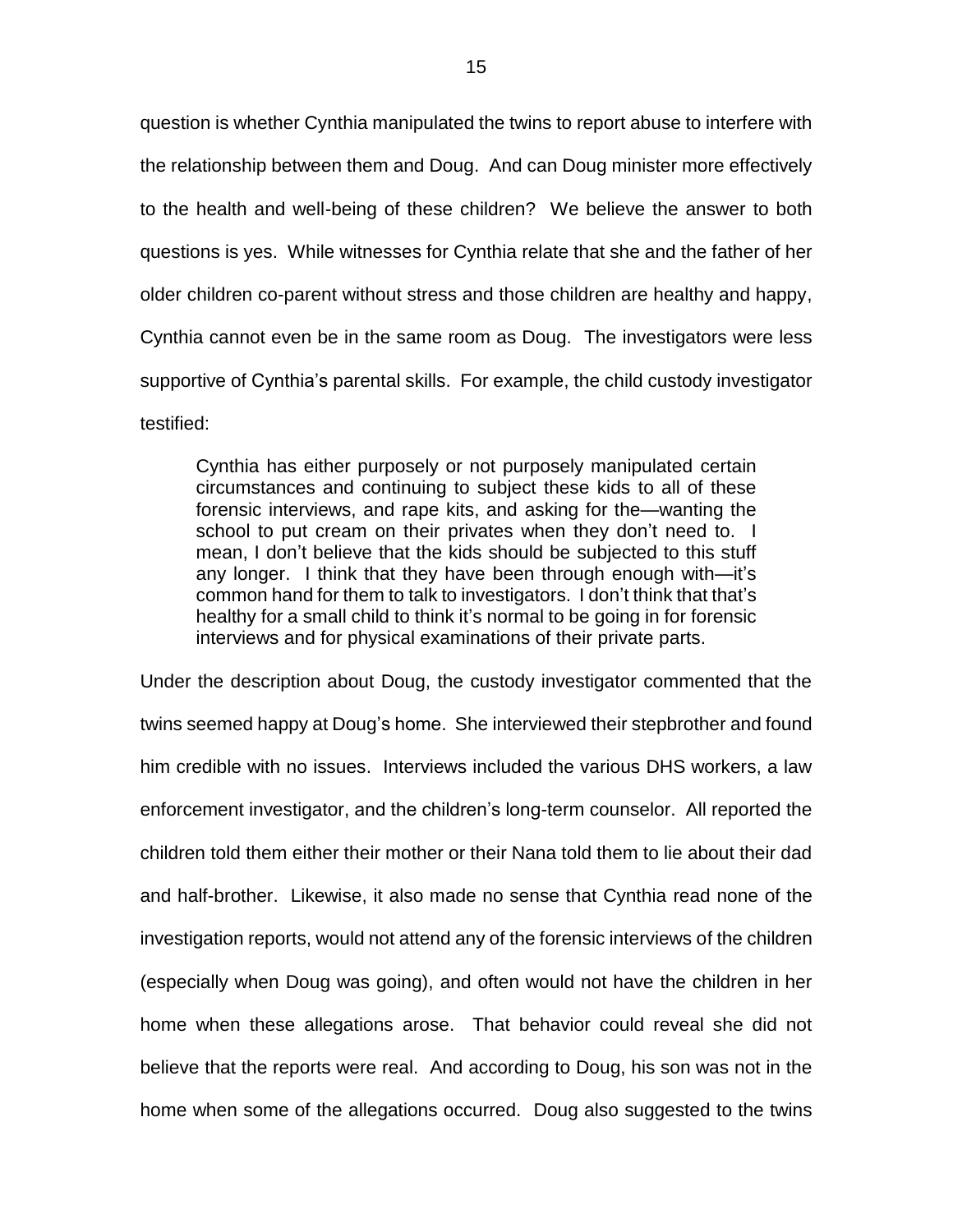that the stepbrother's bedroom had been painted orange when it had not, to show that when the twins reported the room was orange their reports were fabricated. Finally, Cynthia tended to overstate details that were later shown to be untrue, such as her allegation that one of the twins was the bleeding from her ear when the actual medical record of treatment did not support that condition.

Arguing the district court relied too heavily on the investigator's testimony and reports, Cynthia postures the investigator failed to remain impartial and was unfair in the investigation by allowing Doug more opportunities in the process. And the district court confirmed it "relied on the child custody investigator's observations of the children with their parents." To support her viewpoint, Cynthia cites the failure to interview the children in her home and the chance to ask the children about their changing stories with her present as Doug was allowed to do. Although the investigation report addresses negative behaviors related to coaching by the maternal grandmother, the investigator never interviewed her. Finally Cynthia was surprised the twins' teachers were not questioned. Calling out the reliance on the "flawed" investigation, Cynthia urges us to overlook the findings and conclusions. But we note the district court disagreed with the investigator's call for supervised visitations and so did not rely only on the report. *See Bowlin v. Swim,* No. 19- 1021, 2020 WL 2988537 (Iowa Ct. App. June 3, 2020) (affirming the ruling of the district court where, after the father objected to the admission of the report, the district court noted the child custody evaluation was helpful but not outcome determinative and placed only limited weight on the report). And on our de novo review, we give less deference to the investigator's findings as well. All interviews with the children occurred in Doug's home city with no visit to Ottumwa to meet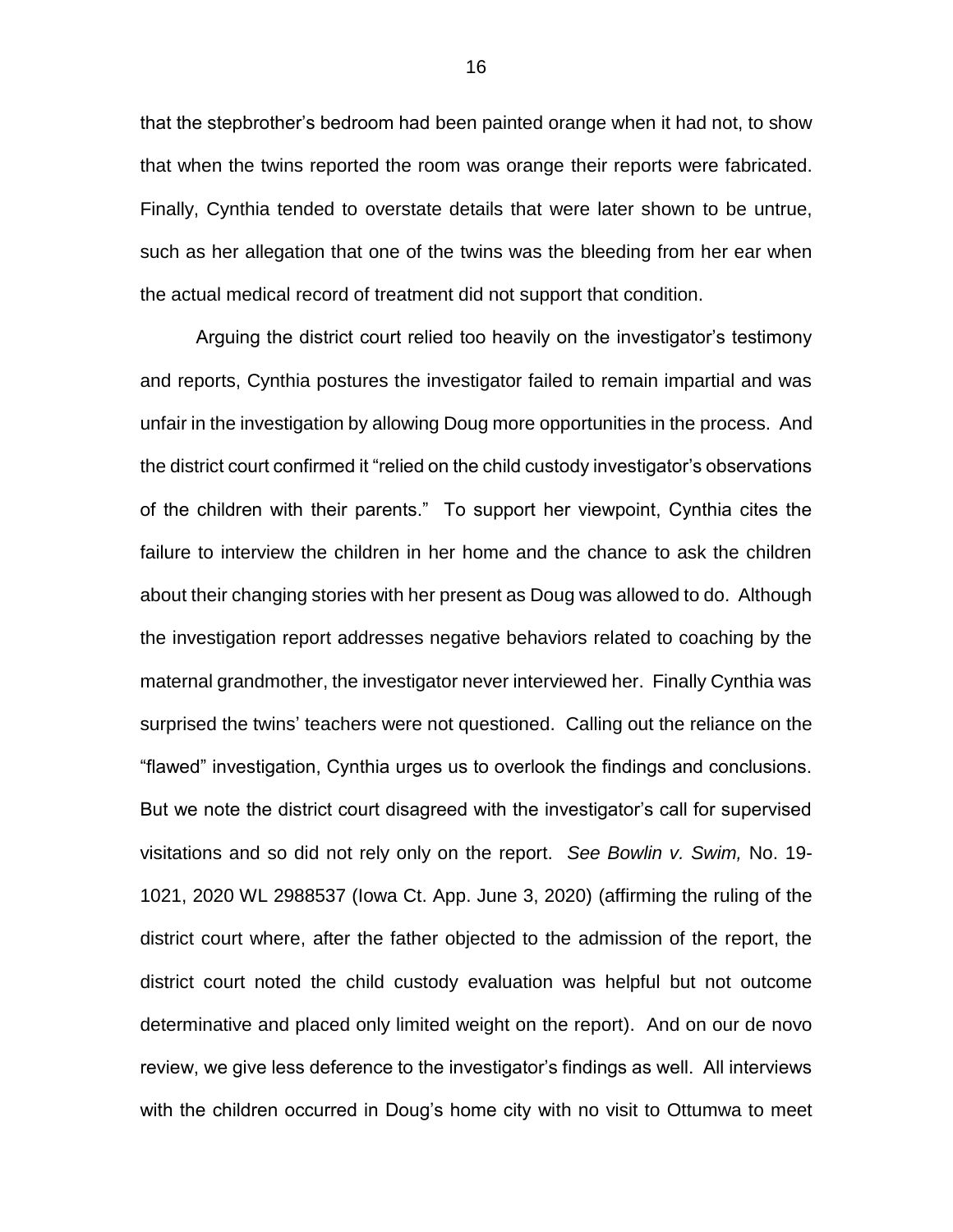those half-siblings or view that home with the twins. With all the interviews in Council Bluffs, in the eyes of such young children, torn between loyalties, the impression that the father controls the proceedings could exist.

Here, the acrimony between these parents creates a situation in which joint custody cannot succeed. *See In re Marriage of Gensley*, 777 N.W.2d 705, 714 (Iowa Ct. App. 2009) (finding the parents' utter inability to communicate with each other because of a toxic relationship was an overriding factor weighing against joint legal custody). We agree with the district court that consideration of the statutory factors weighs against joint legal custody. There is compelling evidence that Cynthia, while she might not have directly reported abuse, attempted to deny Doug's participation in the twins' lives. *See In re Marriage of McCord,* No. 03– 0497, 2003 WL 23219961, at \*6 (Iowa Ct. App. Nov. 26, 2003) (stating mother correctly believed initial allegation of daughter but mother's credibility was adversely affected by child's later inconsistent statements and the admission the mother told her the child to say the father was the perpetrator). The continuous investigations set up barriers to visitation for Doug, and the forensic interviews are stressful for the twins. And since the last modification in 2017, the abuse reports intensified. *See In re Marriage of Winnike*, 497 N.W.2d 170, 174 (Iowa Ct. App. 1992) (finding a mother's commitment to pursuing unfounded allegations of sexual abuse employed self-help tactics to keep the child from the father).

On our de novo review of this record, we agree that the continuous unfounded abuse reports operates a significant emotional harm to these children. Cynthia's past performance signifies her desire to interfere with Doug's relationship with the children. "In family law matters, past performance is a strong indicator of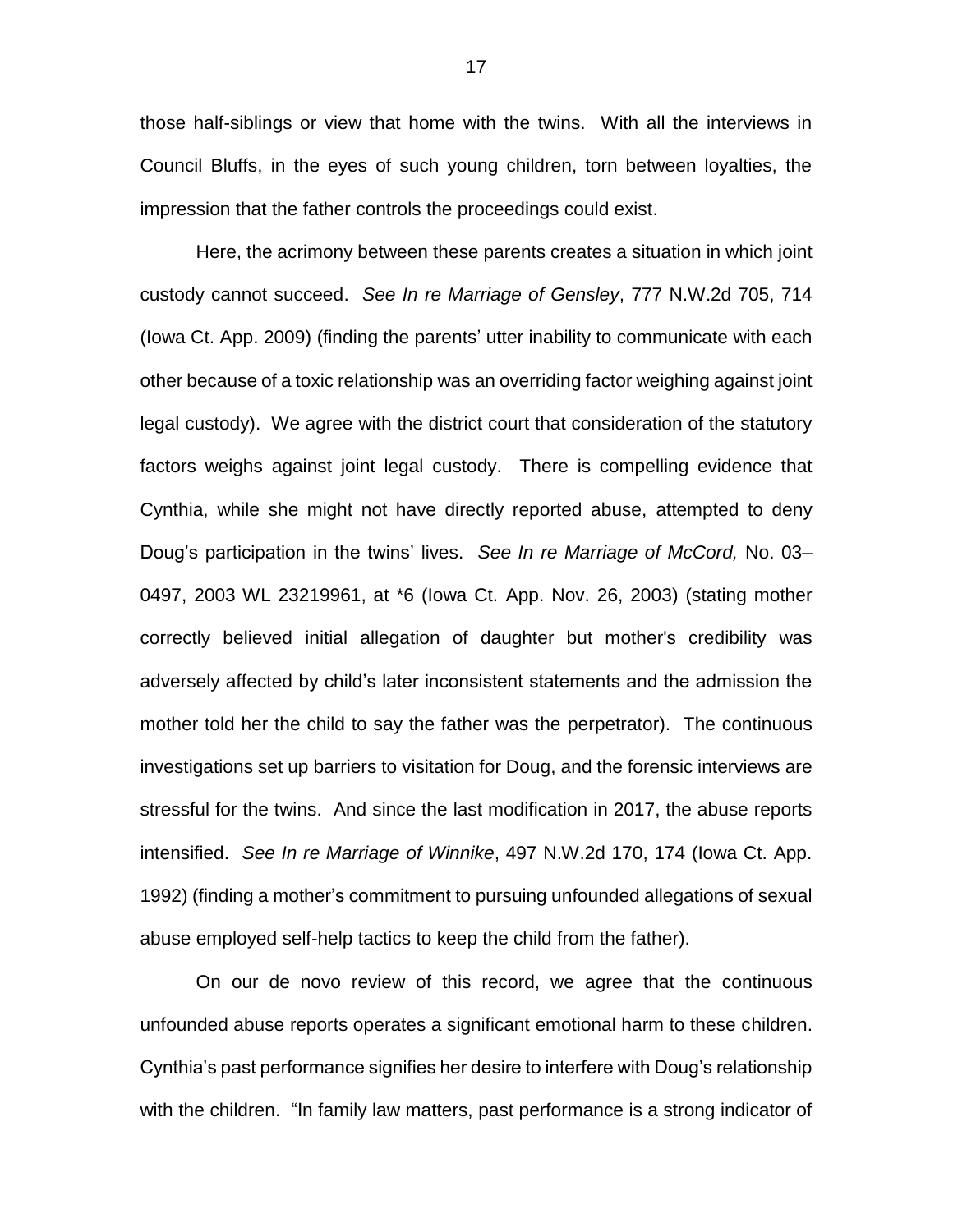what is yet to come." *Hensch v. Mysak,* 902 N.W.2d 822, 825 (Iowa Ct. App. 2017). We defer to the district court's assessment of the parties and conclude the district court's factual findings were fully supported by the record. *See Gensley*, 777 N.W.2d at 715; *see also In re Marriage of Will,* 489 N.W.2d 394, 399 (Iowa 1992) (providing that the denial by one parent of the child's opportunity to have meaningful contact with the other parent is a significant factor in determining custody or physical care (citing what is renumbered as Iowa Code § 598.41(1)(c) (2018)). Cynthia's behavior in seeking to place Doug in an unfavorable light is serious and should not be tolerated. *See In re Marriage of Rosenfeld*, 524 N.W.2d 212, 215–16 (Iowa Ct. App. 1994) (noting false allegations of abuse as relevant in establishing a change in circumstances); *In re Marriage of Winnike*, 497 N.W.2d 170, 174 (Iowa Ct. App. 1992) (discussing significance of false sexual abuse allegations made by the mother).

Here, "[d]etermining what custodial arrangement will best serve the longrange interest[s] of [the children] frequently becomes a matter of choosing the least detrimental available alternative for safeguarding the child[ren]'s growth and development." *In re Marriage of Winter*, 223 N.W.2d 165, 167 (Iowa 1974). So left with a quandary, we find Doug has the slight edge over Cynthia, but we warn each parent that the responsibility for this toxic behavior rests on both of them. We affirm the award of sole legal custody and physical care to Doug. Yet we consider whether there is a solution to the stress the twins face. We are left with the impression that the toxic relationship between the parents will continue to impact these children even under Doug's care. Along with other professionals, the child custody investigator noted: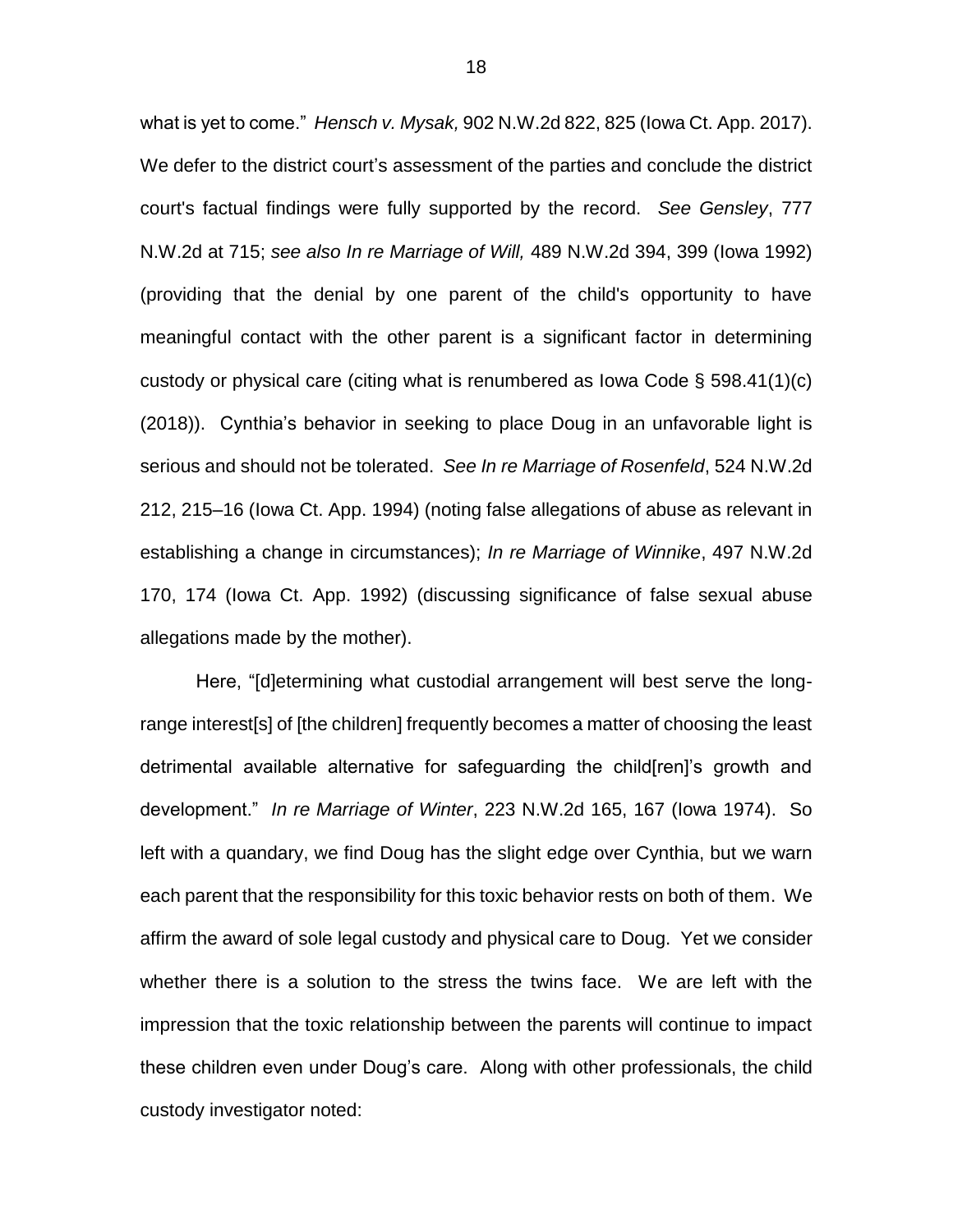I believe that they—yes, they need counseling with a neutral therapist or counselor that will include both parents, and will listen to everybody, and will work with these kids so that these kids will tell the truth to everyone and stand up for what's right and we can put some of this behind us. And hopefully they can grow up in a normal environment with two healthy relationships with their parents.

Noting that a previous court order that was never fulfilled required the parents to attend counseling, we modify the order to again require the parents to attend counseling to address their toxic relationship in parenting these children. We also note that this counseling was recommended on various occasions throughout the investigations of the alleged abuse. The counseling should continue until the counselor considers it is no longer necessary and should occur at least monthly.

We also consider the close bond between the twins, their mother, and the

Mellin half-siblings. We modify the district court order to allow visitation every other

weekend and another week in the summer, just as Doug exercised, with the same

meeting point.

Finally, we afford these parents this sage advice that transcends the test of

time:

Even though the parents are not required to be friends, they owe it to the child to maintain an attitude of civility, act decently toward one another, and communicate openly with each other. One might well question the suitability as custodian of any parent unable to meet these minimum requirements. Problems are likely to develop under any custodial arrangement. The adults must have the maturity to put their personal antagonisms aside and attempt to resolve the problems.

*In re Marriage of Bolin*, 336 N.W.2d 441, 447 (Iowa 1983).

2. After informing the district court he would not seek child support if

*awarded custody, can Doug now, for the first time on appeal, request entry of an* 

*order for child support?*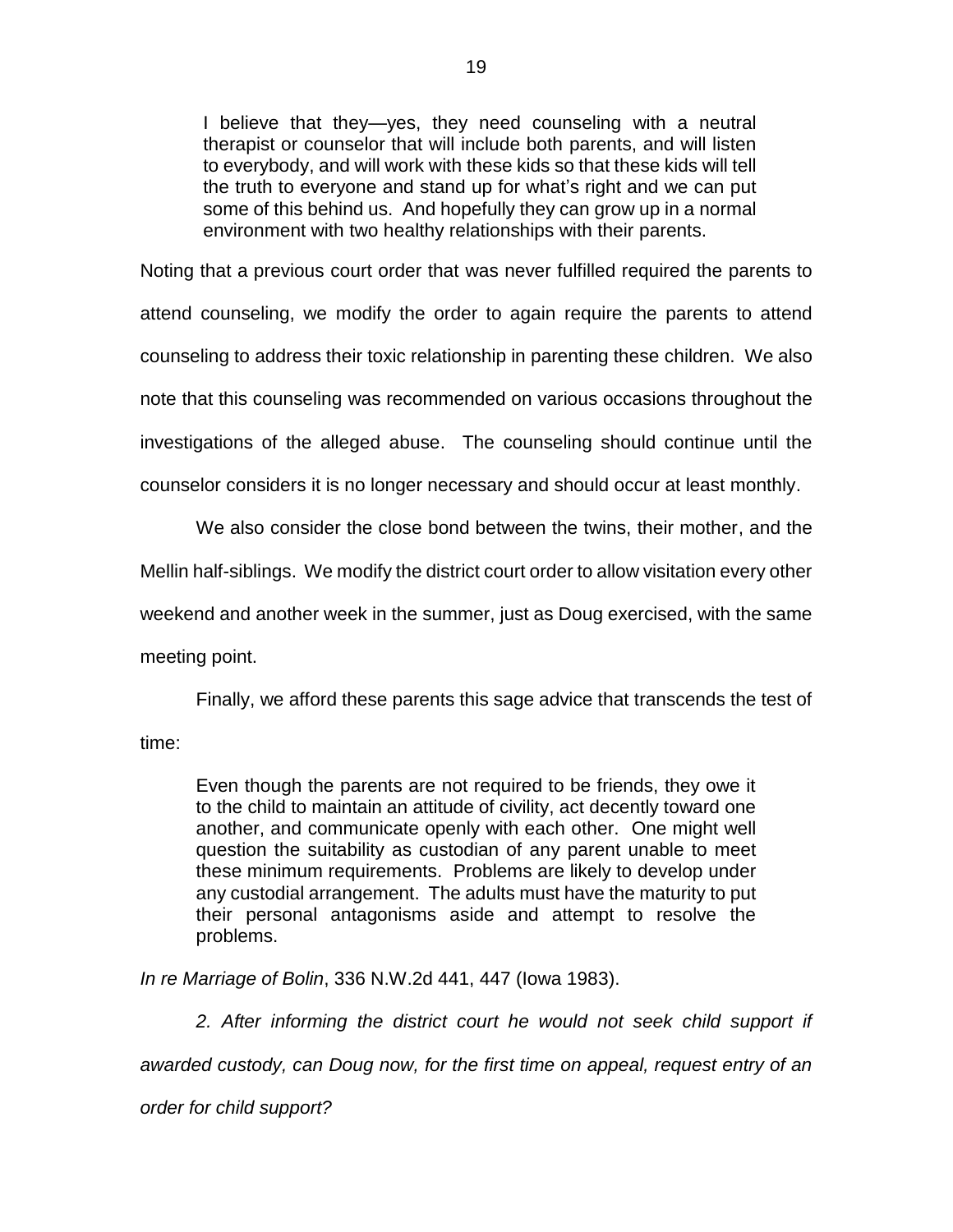Doug argues he preserved error on the issue of child support by argument to the court, through the order on the modifications, and by appealing. *See Lee v. State*, 815 N.W.2d 731, 739 (Iowa 2012) (commenting that the purpose of our error-preservation rule is to give "opposing counsel notice and an opportunity to be heard on the issue and a chance to take proper corrective measures or pursue alternatives in the event of an adverse ruling."). A notice of appeal does not preserve error on an issue. *See* Thomas A. Mayes & Anuradha Vaitheswaran, *Error Preservation in Civil Appeals in Iowa: Perspectives on Present Practice,* 55 Drake L. Rev. 39, 48 (Fall 2006) ("However error is preserved, it is not preserved by filing a notice of appeal."). Nor did he move to reconsider, enlarge, or amend to lodge the claim he now raises on appeal following the court's order. *See Meier v. Senecaut*, 641 N.W.2d 532, 537 (Iowa 2002). But there was evidence at trial about Doug's rationale for waiving child support, and the court did rule on that issue. *See Lamasters v. State*, 821 N.W.2d 856, 863 (Iowa 2012). So we address his child-support claim. But even if error had not been preserved, Doug's effort to wager the parent's duty to pay child support against his request for sole custody is not a game the district court should sanction.

During the trial, Doug testified that if granted physical care, he would forgo child support.<sup>15</sup> To complicate the issue, Doug offered no exhibits alerting the court

<sup>15</sup>The following exchange took place during Doug's testimony at trial: Q. Because of that are you suggesting to the Court that—as you did earlier that there's no child support obligation; is that right? A. Yes, if that's what's, you know, going to happen, that I would— Q. Because she'll have to do transportation and stuff which will be expensive. A. There will be a burden on her that I would like to lessen.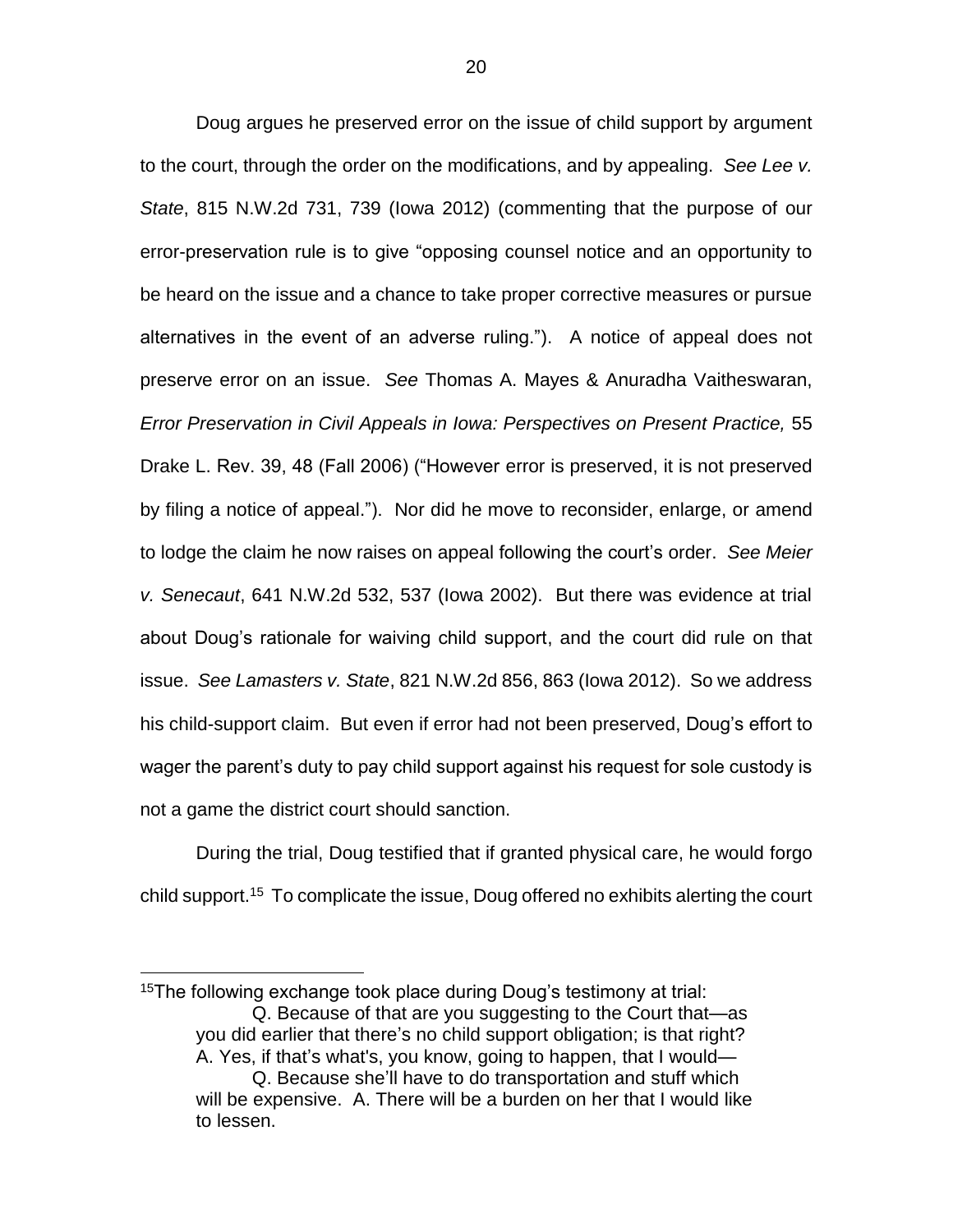to the amount of Cynthia's income or reflecting his earnings so that a child-support obligation could be calculated. While there may be reasons to avoid the childsupport obligation, we start with the requirement of every parent to support their children unless compelling circumstances warrant a deviation from the child support guidelines. Iowa Code §598.21B(2)(d). That statutory directive confirms that "[a] variation from the guidelines shall not be considered by a court without a record or written finding, based on stated reasons, that the guidelines would be unjust or inappropriate as determined under the criteria prescribed by the supreme court." *Id*. However the court may consider statutory factors when the guidelines require judicial discretion or the guidelines award would be unjustified or inappropriate. Criteria used to consider a deviation from the guidelines are whether "substantial injustice would result to the payor, payee or child or if adjustments are necessary to provide for the needs of the child and to do justice between the parties." *See* 2 Marlin M. Volz Jr., 2 *Iowa Practice Series: Methods of Practice* § 31:26 (Aug. 2020 Update) (providing factors considered in setting child support).

Here, the district court identified no rationale or finding to support a deviation from the child support guidelines.<sup>16</sup> And under this record, we find none. "The purpose of the guidelines is to provide for the best interests of the children by recognizing the duty of both parents to provide adequate support for their children

<sup>&</sup>lt;sup>16</sup> The only reference to the child support obligation in the modification order is: Doug testified that if the court awarded him primary physical care, he would not seek any child support from Cynthia and would continue to provide the children with health insurance. The court agrees. To the extent that this is a deviation from the child support guidelines, the court approves the deviation.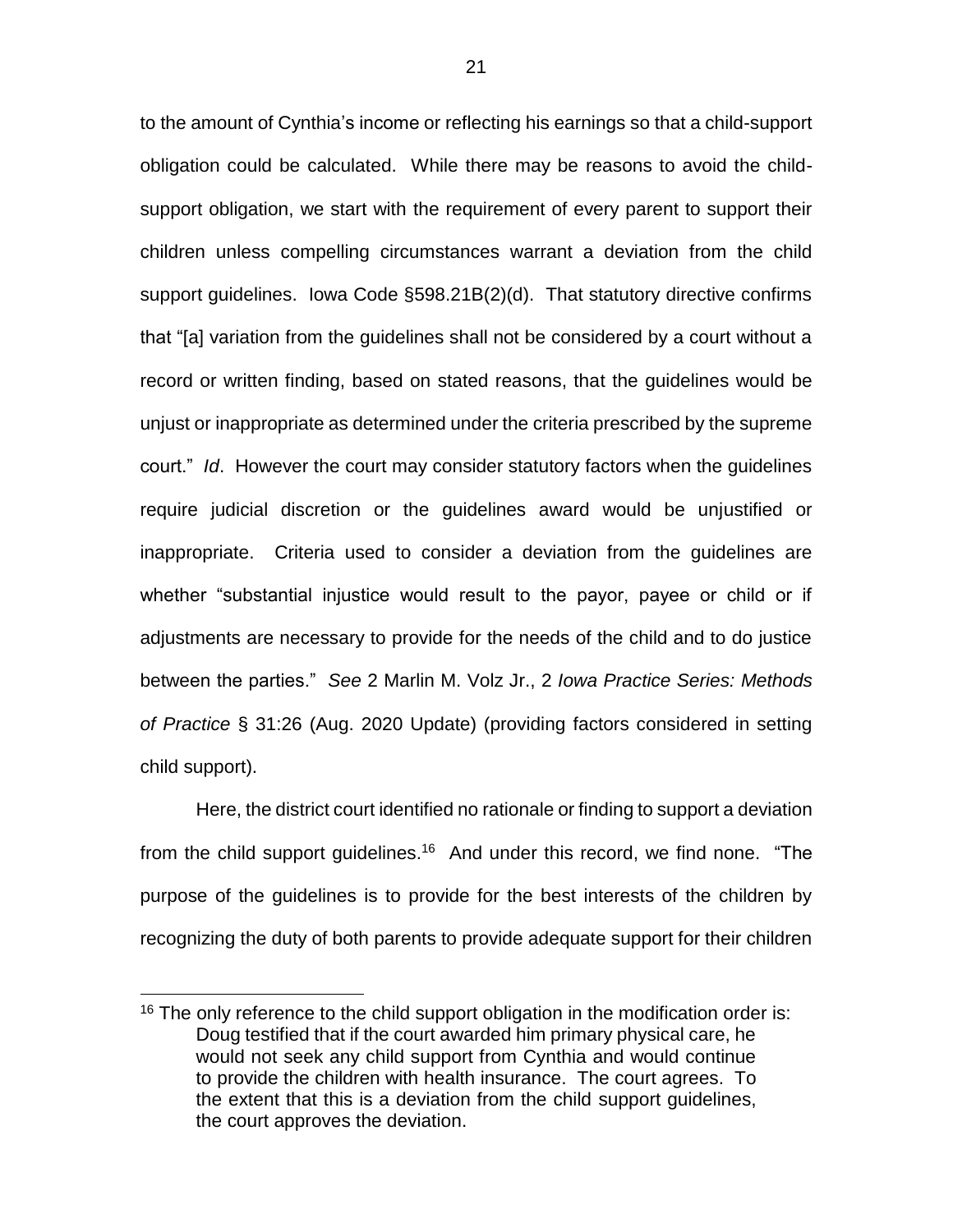in proportion to their respective incomes." Iowa Ct. R. 9.3(1). After all, child support provides for the children's needs and under the best interests for the child standard, we are not inclined to allow parents to "bargain away [the] child's right to support." *See Webb v. Iowa Dist. Ct.*, 416 N.W.2d 95, 98 (Iowa Ct. App. 1987) (noting that waiving child support may constitute an agreement injurious to the best interests of the child, making it invalid for any purpose.). Thus, we remand the case for a determination of Cynthia's child-support obligation under the childsupport guidelines at the time of that hearing. *See In re Marriage of Hoffman*, 867 N.W.2d 26, 37 (Iowa 205) (remanding for "modification of the [parent's] child support obligation based on the present financial circumstances of the parties and the child support guidelines).

#### *3. Is Doug entitled to appellate attorney fees?*

Doug requests an award of appellate attorney fees. When considering whether we should exercise our discretion to award appellate attorney fees, we examine "the needs of the party seeking the award, the ability of the other party to pay, and whether the party making the request was obligated to defend the trial court's decision on appeal." *Markey v. Carney*, 705 N.W.2d 13, 26 (Iowa 2005); *see also* Iowa Code § 600B.26 ("In a proceeding to determine custody or visitation, or to modify a paternity, custody, or visitation order under this chapter, the court may award the prevailing party reasonable attorney fees."). Because the record contains no information about the earnings of either party, we decline to speculate about the ability to pay and award no appellate attorney fees.